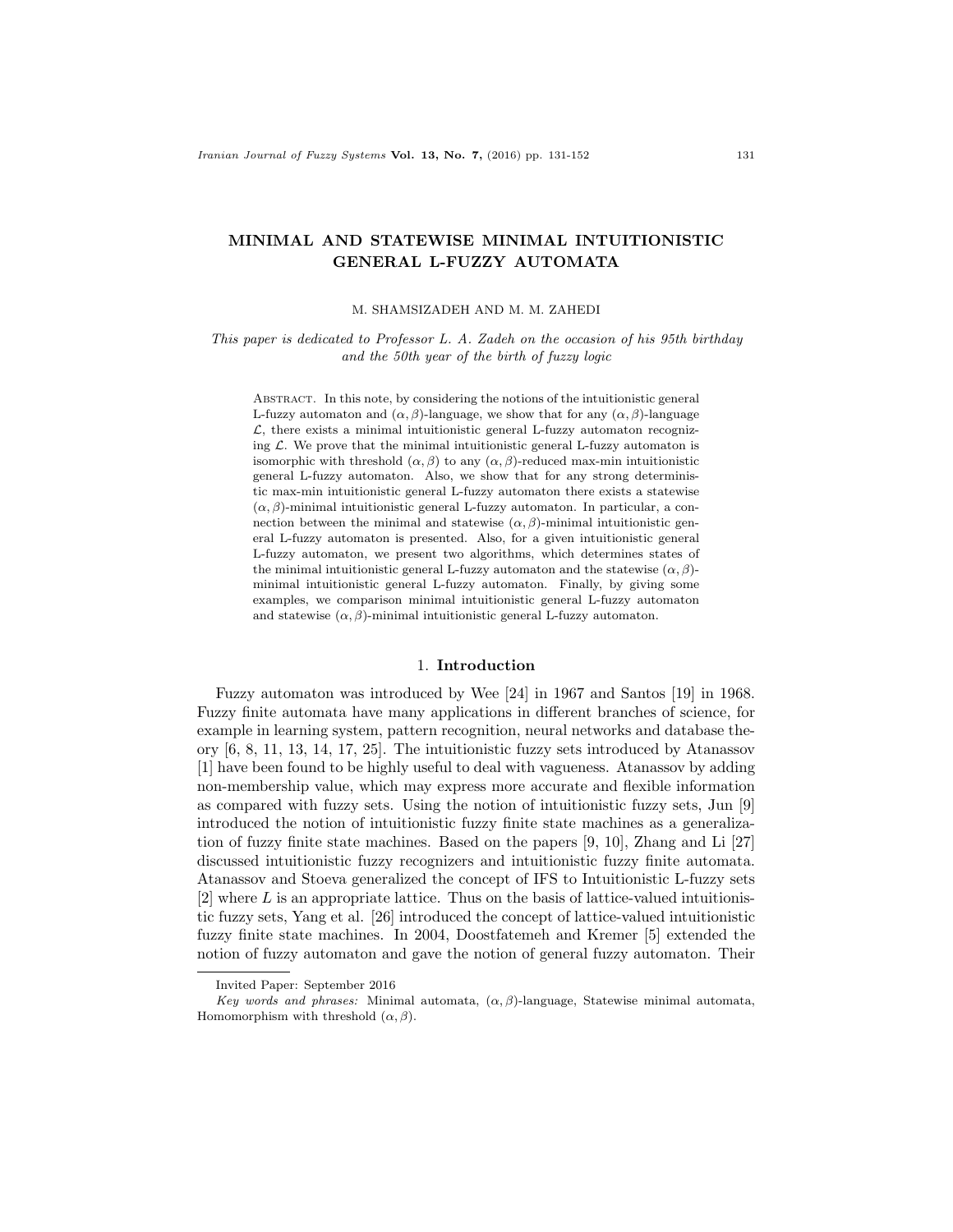key motivation of introducing the notion general fuzzy automaton was the insufficiency of the current literature to handle the applications which rely on fuzzy automaton as a modeling tool, assigning membership values to active states of a fuzzy automaton, resolve the multi-membership. Another important insufficiency of the current literature is the lack of methodologies which enable us to define and analyze the continuous operation of fuzzy automaton. In 2015, Shamsizadeh and Zahedi gave the notion of max-min intuitionistic general fuzzy automaton [21, 20]. The present authors [22] gave the notion of max-min intuitionistic general L-fuzzy automaton (IGLFA) and  $(\alpha, \beta)$ -language for an IGLFA.

Note that the state minimization is a fundamental problem in automaton theory. So, it is important to study in the intuitionistic fuzzy automaton. There are many papers on the minimization problem of fuzzy finite automaton. For example, minimization of the mealy type of fuzzy finite automaton is discussed in [4], minimization of fuzzy finite automaton with crisp final states without outputs is studied in [3], minimization of deterministic finite automaton with fuzzy (final) states in [12] for more information see [16, 15, 18, 23].

In this paper first, we prove that for any  $(\alpha, \beta)$ -language, there exists a minimal intuitionistic general L-fuzzy automaton. Also, we give an algorithm which computes the states of the minimal automaton with time complexity  $O(|Q|^{|Q|+3} |X|^{|Q|+1})$  $|Z|$ ), where X is the set of alphabet, Q is the set of states and Z is the set of outputs. We show that the minimal IGLFA is isomorphic with threshold  $(\alpha, \beta)$  to any  $(\alpha, \beta)$ -reduced,  $(\alpha, \beta)$ -complete,  $(\alpha, \beta)$ -accessible, deterministic max-min IGLFA. Also, we prove that the minimal IGLFA is an  $(\alpha, \beta)$ -reduced.

In section 4, we present an algorithm to generate the statewise minimal of the max-min IGLFA with time complexity  $O(|X||Q|^4)$ . Furthermore, we show that for any strong deterministic max-min IGLFA there exists a statewise  $(\alpha, \beta)$ -minimal IGLFA. Moreover, if  $\tilde{F}^*$  is an  $(\alpha, \beta)$ -complete,  $(\alpha, \beta)$ -accessible, deterministic maxmin IGLFA and it is recognizing  $(\alpha, \beta)$ -language  $\mathcal{L}$ , then the minimal  $\tilde{F}_{\mathcal{L}}^*$  is homomorphism with threshold  $(\alpha, \beta)$  to statewise  $(\alpha, \beta)$ -minimal  $\tilde{F}_{m}^{*}$ , where  $\tilde{F}_{m}^{*}$  is statewise  $(\alpha, \beta)$ -equivalent to  $\tilde{F}^*$ .

#### 2. Preliminaries

We give some definitions which are necessary for the other parts.

**Definition 2.1.** [1] Let A in E is given. An intuitionistic fuzzy set (IFS)  $A^+$  on E is an object of the following form

$$
A^+ = \{ \langle x, \mu_A(x), \nu_A(x) \rangle \big| x \in E \},\
$$

where the functions  $\mu_A : E \to [0,1]$  and  $\nu_A : E \to [0,1]$  define the values of membership and non-membership of element  $x$  in  $E$  to the set  $A$ , respectively. For every  $x \in E$ ,  $0 \leq \mu_A(x) + \nu_A(x) \leq 1$ .

In what follows, we denote the set  $A^+$  by  $A$ .

Let  $L = (L, \leq_L, 0, 1)$  be a bounded (complete) lattice. An L-fuzzy set A on E is function  $A: E \to L$  [7].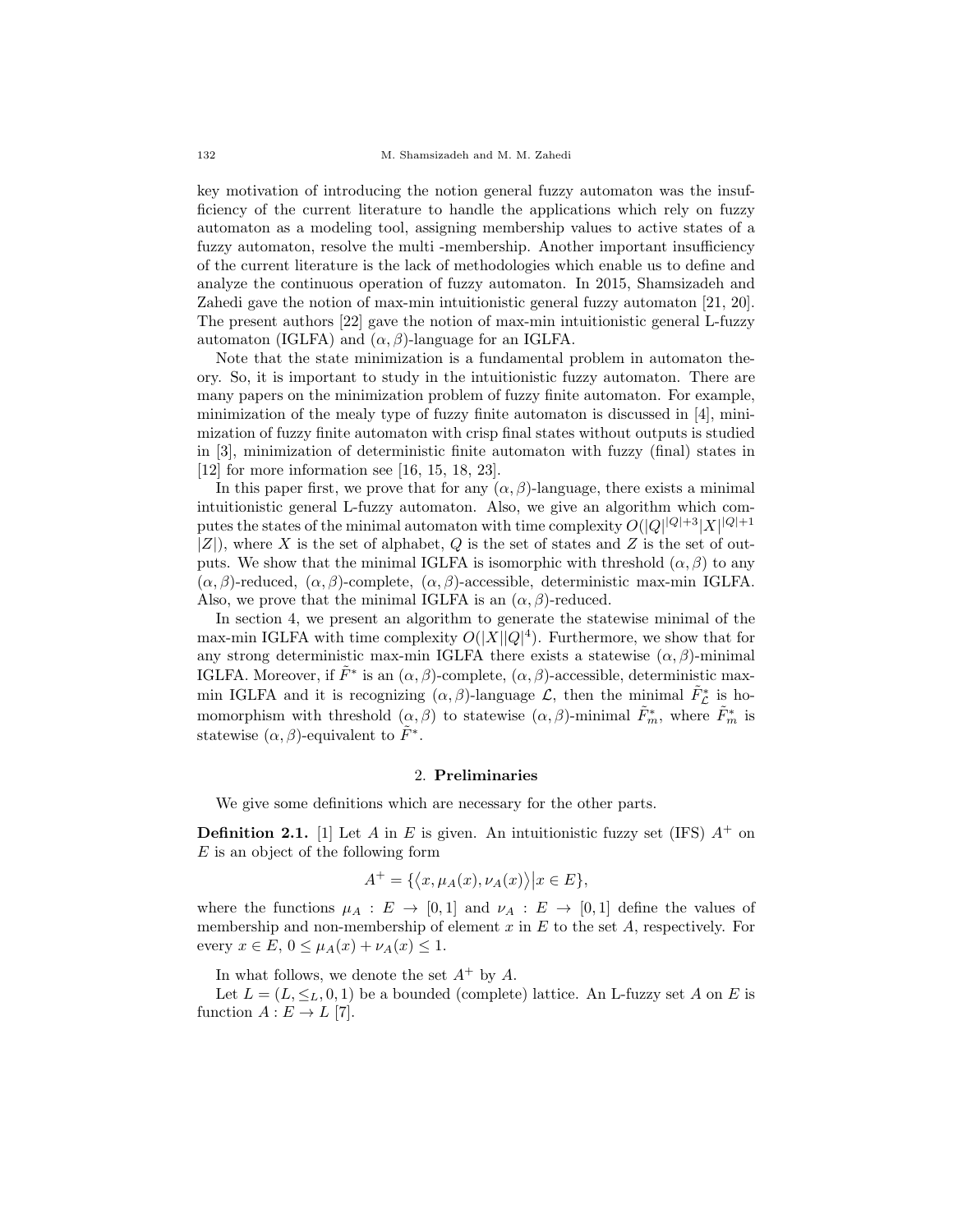**Definition 2.2.** [2] Let X be a nonempty set and L be a bounded lattice with an involutive order reversing unary operation  $N : L \to L$ . An intuitionistic L-fuzzy set (ILFS) is an object of the form  $A = \{(x, \mu(x), \nu(x)) | x \in E\}$ , where  $\mu$  and  $\nu$  are functions  $\mu : E \to L, \nu : E \to L$  in which for every  $x \in X$ ,  $\mu(x) \le N(\nu(x))$ .

In the rest of paper, it is assumed that  $L = (L, \leq_L, T, S, 0, 1)$  is a bounded lattice, where endowed with an Lt-norm  $T$ , an Lt-conorm  $S$ , the least element 0 and the greatest element 1, also with an involutive order reversing unary operation  $N: L \to L$ .

**Notation 1.** Let  $A, B \in L$ . We define  $A \leq_L B$  if and only if  $A \leq_L B$  and  $A \neq B$ . Also, suppose that  $A \geq_L B$  if and only if  $B \leq_L A$ .

**Definition 2.3.** [22] An intuitionistic general L-fuzzy automaton (IGLFA)  $\hat{F}$  is a ten-tuple machine denoted by  $\tilde{F} = (Q, X, \tilde{R}, Z, \tilde{\delta}, \tilde{\omega}, F_1, F_2, F_3, F_4)$ , where

- $(1)$  Q is a set of states,
- (2) X is a finite set of input symbols,  $X = \{a_1, a_2, ..., a_m\},\$
- (3)  $\tilde{R}$  is the ILFS of start states,  $\tilde{R} = \{ (q, \mu^{t_0}(q), \nu^{t_0}(q)) | q \in R \}$ , where R is a finite subset of  $Q$ ,
- (4) Z is a finite set of output symbols,  $Z = \{b_1, b_2, ..., b_l\},\$
- (5)  $\delta : (Q \times L \times L) \times X \times Q \rightarrow L \times L$  is the augmented transition function,
- (6)  $\tilde{\omega}$  :  $(Q \times L \times L) \times Z \rightarrow L \times L$  is the output function,
- (7)  $F_1 = (F_1^T, F_1^S)$ , where  $F_1^T : L \times L \to L$  is an Lt-norm which is called the membership assignment function. Furthermore,  $F_1^S: L \times L \to L$  is an Lt-conorm, where is the dual of  $F_1^T$  respect to involutive negation and it is called non-membership assignment function.
- (8)  $F_2 = (F_2^T, F_2^S)$ , where  $F_2^T : L \times L \to L$  is an Lt-norm and which is called the membership assignment output function. Moreover,  $F_2^S: L \times L \to L$  is an Lt-conorm which is called non-membership assignment output function, where it is the dual of  $F_2^T$  respect to the involutive negation.
- (9)  $F_3 = (F_3^{TS}, F_3^{ST})$ , where  $F_3^{ST} : L^* \to L$  is an Lt-norm and is called the multi-non-membership function. Also,  $F_3^{TS}: L^* \to L$  is an Lt-conorm, where it is the dual of  $F_3^{ST}$  respect to the involutive negation and it is called the multi-membership function.
- (10)  $F_4 = (F_4^{TS}, F_4^{ST})$ , where  $F_4^{ST} : L^* \to L$  is an Lt-norm and is called the multi-non-membership output function. Moreover,  $F_4^{TS}$  :  $L^* \to L$  is an Lt-conorm, where it is the dual of  $F_4^{ST}$  respect to the involutive negation and is multi-membership output function.

Let  $Q_{act}(t_i)$  be the set of all active states at time  $t_i$  for every  $i \geq 0$ . We have  $Q_{act}(t_0) = \tilde{R}$  and  $Q_{act}(t_i) = \{(q, \mu^{t_i}(q), \nu^{t_i}(q)) | \exists (q', \mu^{t_{i-1}}(q'), \nu^{t_{i-1}}(q')) \in Q_{act}(t_{i-1}),$  $\exists a \in X, \delta(q', a, q) \in \Delta, \mu^{t_i}(q) >_L 0$ , for every positive integer *i*.

Since  $Q_{act}(t_i)$  is an ILFS, to show that a state q belongs to  $Q_{act}(t_i)$ , we write  $q \in Domain(Q_{act}(t_i))$  and for simplicity of notation we denote it by  $q \in Q_{act}(t_i)$ .

We assume that  $\mu^{t_0}(q) = 0$  and  $\nu^{t_0}(q) = 1$ , for every  $q \in Q$  such that  $q \notin \tilde{R}$  and  $\mu^{t_0}(q) >_L 0$ , for every  $q \in \tilde{R}$ .

In the sequel, we assume that the max-min IGLFA has a finite number of states.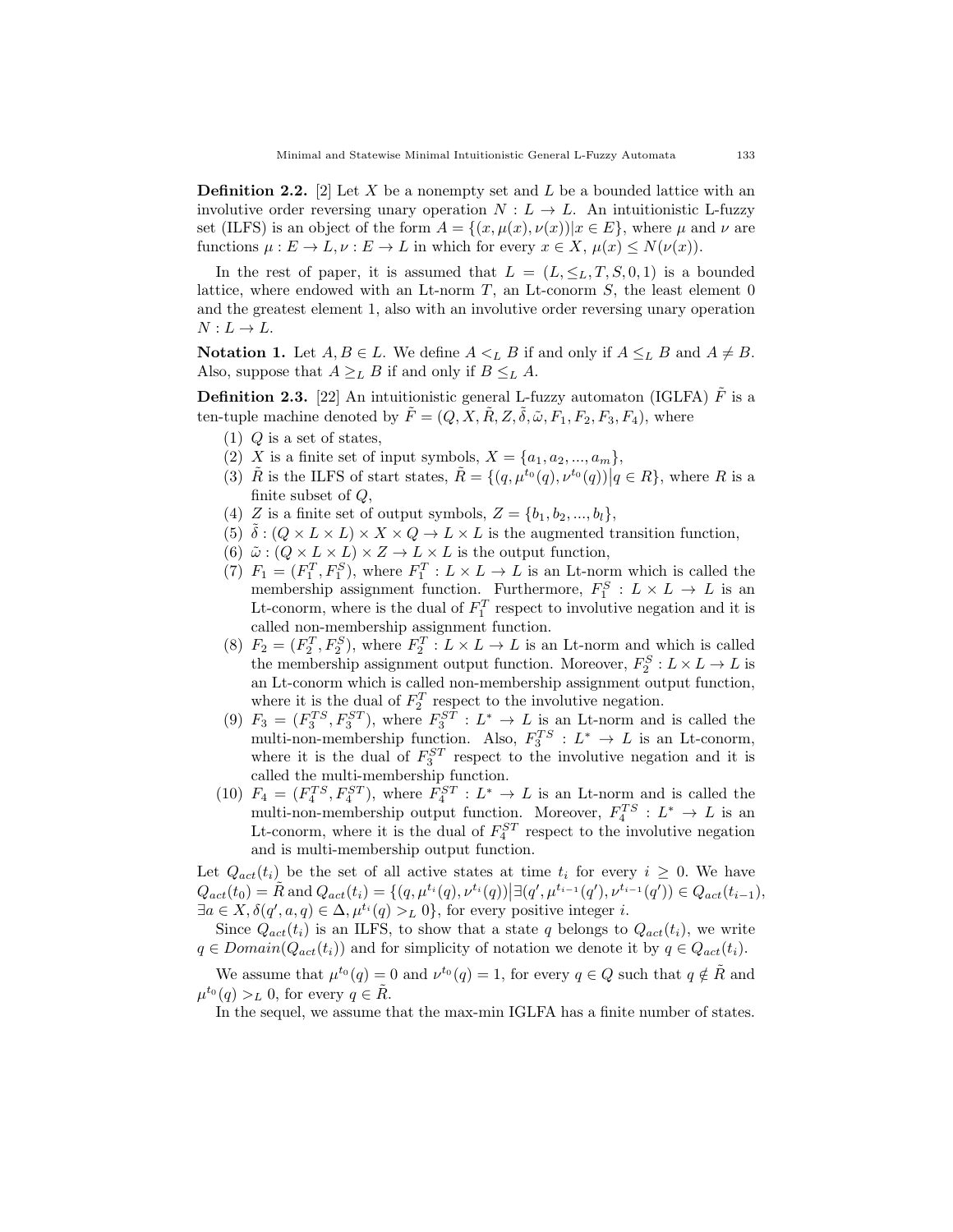**Definition 2.4.** [22] Let  $\tilde{F}$  be an IGLFA. We define the max-min intuitionistic general L-fuzzy automaton  $\tilde{F}^* = (Q, X, \tilde{R}, Z, \tilde{\delta}^*, \tilde{\omega}, F_1, F_2, F_3, F_4)$ , where  $\tilde{\delta}^* : Q_{act} \times$  $X^* \times Q \to L \times L$ ,  $Q_{act} = \{Q_{act}(t_0), Q_{act}(t_1), Q_{act}(t_2), \ldots\}$  and for every  $i \geq 0$ ,

$$
\tilde{\delta}_1^*((q,\mu^{t_i}(q),\nu^{t_i}(q)),\Lambda,p) = \begin{cases} 1 & \text{if } p=q\\ 0 & \text{otherwise} \end{cases},\tag{1}
$$

and

$$
\tilde{\delta}_2^*((q,\mu^{t_i}(q),\nu^{t_i}(q)),\Lambda,p) = \begin{cases} 0 & \text{if } p=q\\ 1 & \text{otherwise} \end{cases}.
$$
 (2)

Also, for every  $i \geq 0$ ,  $\tilde{\delta}_1^*((q, \mu^{t_i}(q), \nu^{t_i}(q)), u_{i+1}, p) = \tilde{\delta}_1((q, \mu^{t_i}(q), \nu^{t_i}(q)), u_{i+1}, p)$ and  $\tilde{\delta}_2^*((q,\mu^{t_i}(q),\nu^{t_i}(q)), u_{i+1}, p) = \tilde{\delta}_2((q,\mu^{t_i}(q),\nu^{t_i}(q)), u_{i+1}, p)$  and recursively,

$$
\tilde{\delta}_{1}^{*}((q, \mu^{t_{0}}(q), \nu^{t_{0}}(q)), u_{1}u_{2}...u_{n}, p) =
$$
\n
$$
\vee \{\tilde{\delta}_{1}((q, \mu^{t_{0}}(q), \nu^{t_{0}}(q)), u_{1}, p_{1}) \wedge \tilde{\delta}_{1}((p_{1}, \mu^{t_{1}}(p_{1}), \nu^{t_{1}}(p_{1})), u_{2}, p_{2}) \wedge ...
$$
\n
$$
\wedge \tilde{\delta}_{1}((p_{n-1}, \mu^{t_{n-1}}(p_{n-1}), \nu^{t_{n-1}}(p_{n-1})), u_{n}, p) | p_{1} \in Q_{act}(t_{1}), ..., p_{n-1} \in Q_{act}(t_{n-1}) \},
$$
\n
$$
\tilde{\delta}_{2}^{*}((q, \mu^{t_{0}}(q), \nu^{t_{0}}(q)), u_{1}u_{2}...u_{n}, p) =
$$
\n
$$
\wedge \{\tilde{\delta}_{2}((q, \mu^{t_{0}}(q), \nu^{t_{0}}(q)), u_{1}, p_{1}) \vee \tilde{\delta}_{2}((p_{1}, \mu^{t_{1}}(p_{1}), \nu^{t_{1}}(p_{1})), u_{2}, p_{2}) \vee ... \wedge \tilde{\delta}_{2}((p_{n-1}, \mu^{t_{n-1}}(p_{n-1}), \nu^{t_{n-1}}(p_{n-1})), u_{n}, p) | p_{1} \in Q_{act}(t_{1}), ..., p_{n-1} \in Q_{act}(t_{n-1}) \},
$$
\n(4)

in which  $u_i \in X$  for every  $1 \leq i \leq n$  and  $u_{i+1}$  is the entered input at time  $t_i$  for every  $0 \leq i \leq n-1$ .

Let  $\tilde{F}^* = (Q, X, \tilde{R}, Z, \tilde{\delta}^*, \tilde{\omega}, F_1, F_2, F_3, F_4)$  be a max-min IGLFA. Then the cardinality of  $\tilde{F}^*$  is defined by  $|\tilde{F}^*| = |Q|$ . In the rest of this paper, we denote every max-min IGLFA  $\tilde{F}^* = (Q, X, \tilde{R}, Z, \tilde{\delta}^*, \tilde{\omega}, F_1, F_2, F_3, F_4)$  with  $\tilde{F}^*$ . Also, for every bounded lattice L, we suppose that  $\alpha, \beta \in L$  and  $\alpha \leq_L N(\beta)$ .

**Definition 2.5.** [22] Let  $\tilde{F}^*$  be a max-min IGLFA. Then

- (1)  $\tilde{F}^*$  is  $(\alpha, \beta)$ -complete, if for each  $q \in Q, a \in X$  there exists  $p \in Q$  such that  $\delta_1(q, a, p) >_L \alpha$  and  $\delta_2(q, a, p) <_L \beta$ ,
- (2)  $q \in Q$  is  $(\alpha, \beta)$ -accessible if there exist  $p \in \tilde{R}$ ,  $x \in X^*$  such that  $\tilde{\delta}_1^*((p, \mu^{t_0}(p),$  $\nu^{t_0}(p), x, q) >_L \alpha$  and  $\tilde{\delta}_2^*((p, \mu^{t_0}(p), \nu^{t_0}(p)), x, q) <_L \beta$ ,
- (3)  $\tilde{F}^*$  is  $(\alpha, \beta)$ -accessible if for every  $q \in Q$ , q is an  $(\alpha, \beta)$ -accessible.

**Definition 2.6.** [22] Let  $\tilde{F}^*$  be a max-min IGLFA. Then we say that  $\tilde{F}^*$  is deterministic if there exists a unique  $p_0 \in \tilde{R}$  such that  $\mu^{t_0}(p_0) >_L 0$  and for every  $q \in Q, a \in X$  there exists at most one  $p \in Q$  such that  $\delta_2(q, a, p) <_L 1$ .

**Definition 2.7.** [22] Let  $\tilde{F}^*$  be a max-min IGLFA. Then the  $(\alpha, \beta)$ -language recognized by  $\tilde{F}^*$  is a subset of  $X^*$  defined by:

$$
\mathcal{L}^{\alpha,\beta}(\tilde{F}^*) = \{x \in X^* \big| \tilde{\delta}_1^*( (p,\mu^{t_0}(p),\nu^{t_0}(p)), x, q) \wedge \tilde{\omega}_1((q,\mu^{t_0+|x|}(q),\nu^{t_0+|x|}(q)), b) >_{L}\alpha, \tilde{\delta}_2^*(p,\mu^{t_0}(p),\nu^{t_0}(p)), x, q) \vee \tilde{\omega}_2((q,\mu^{t_0+|x|}(q),\nu^{t_0+|x|}(q)), b') <_{L}\beta, \text{for some } p \in \tilde{R}, q \in Q, b, b' \in Z\}.
$$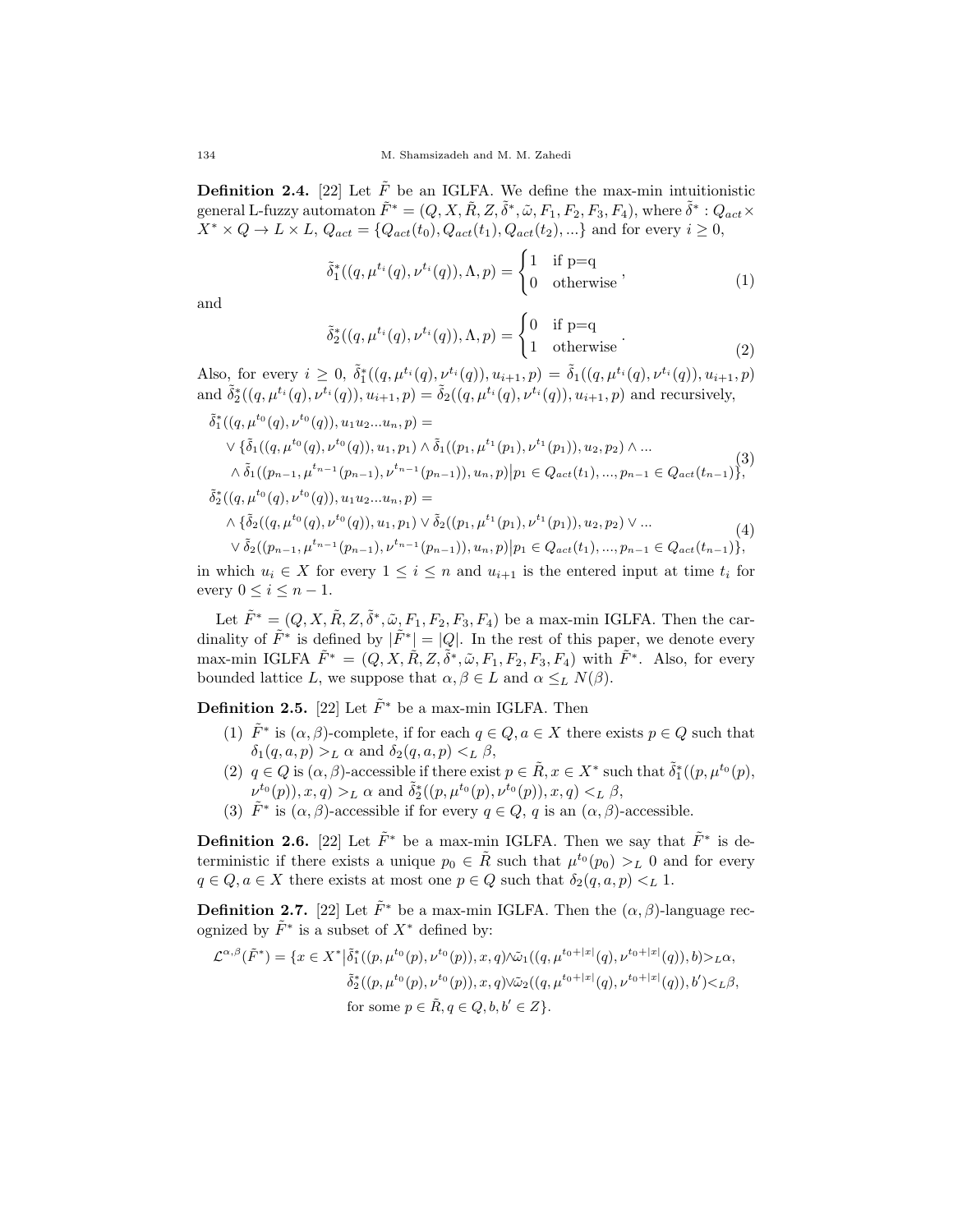**Definition 2.8.** [22] Let X be a nonempty finite set. Then subset  $\mathcal{L}$  of  $X^*$  is called recognizable  $(\alpha, \beta)$ -language if there exists a max-min IGLFA  $\tilde{F}^*$  such that  $\mathcal{L}=\mathcal{L}^{\alpha,\beta}(\tilde{F}^*).$ 

**Definition 2.9.** [22] Let  $\tilde{F}^*$  be an  $(\alpha, \beta)$ -accessible,  $(\alpha, \beta)$ -complete, deterministic max-min IGLFA. We define a relation on Q by  $q_1 \rho^{\alpha,\beta} q_2$  if and only if

$$
\{w \in X^* | \tilde{\delta}_1^*((q_1, \mu^{t_i}(q_1), \nu^{t_i}(q_1)), w, q) \wedge \tilde{\omega}_1((q, \mu^{t_i+|w|}(q), \nu^{t_i+|w|}(q)), b) >_L \alpha, \tilde{\delta}_2^*((q_1, \mu^{t_i}(q_1), \nu^{t_i}(q_1)), w, q) \vee \tilde{\omega}_2((q, \mu^{t_i+|w|}(q), \nu^{t_i+|w|}(q)), b') <_L \beta, \text{for some } b, b' \in Z, q \in Q\} =
$$

$$
\{w \in X^* | \tilde{\delta}_1^*((q_2, \mu^{t_j}(q_2), \nu^{t_j}(q_2)), w, q) \wedge \tilde{\omega}_1((q, \mu^{t_j+|w|}(q), \nu^{t_j+|w|}(q)), b) >_L \alpha, \tilde{\delta}_2^*((q_2, \mu^{t_j}(q_2), \nu^{t_j}(q_2)), w, q) \vee \tilde{\omega}_2((q, \mu^{t_j+|w|}(q), \nu^{t_j+|w|}(q)), b') <_L \beta, \text{for some } b, b' \in Z, q \in Q\},\
$$

where  $q_1 \in Q_{act}(t_i)$  and  $q_2 \in Q_{act}(t_i)$ .

**Definition 2.10.** [22] We say that the  $(\alpha, \beta)$ -accessible,  $(\alpha, \beta)$ -complete, deterministic max-min IGLFA  $\tilde{F}^*$  is  $(\alpha, \beta)$ -reduced if  $q_1 \rho^{\alpha, \beta} q_2$  implies that  $q_1 = q_2$ , for every  $q_1, q_2 \in Q$ .

**Definition 2.11.** [22] Let  $\tilde{F}_1^* = (Q_1, X, \tilde{R}_1, Z_1, \tilde{\delta}^*, \tilde{\omega}, F_1, F_2, F_3, F_4)$  and  $\tilde{F}_2^* =$  $(Q_2, X, \tilde{R}_2, Z_2, \tilde{\delta}^*, \tilde{\omega}', F_1, F_2, F_3, F_4)$  be two max-min IGLFA. A homomorphism from  $\tilde{F}_1^*$  onto  $\tilde{F}_2^*$  with threshold  $(\alpha, \beta)$ , is a function  $\xi$  from  $Q_1$  onto  $Q_2$  such that for every  $q', q'' \in Q_1, u \in X$  and  $b_1, b_2 \in Z$  the following conditions hold:

(1)  $(\mu_{Q_1}^{t_0}(q') >_L \alpha \& \nu_{Q_1}^{t_0}(q') <_L \beta \Longleftrightarrow \mu_{Q_2}^{t_0}(\xi(q')) >_L \alpha \& \nu_{Q_2}^{t_0}(\xi(q')) <_L \beta$ , (2)

$$
(\delta_1(q', u, q'') >_L \alpha \& \delta_2(q', u, q'') <_L \beta \Leftrightarrow
$$
  

$$
\delta'_1(\xi(q'), u, \xi(q'')) >_L \alpha \& \delta'_2(\xi(q'), u, \xi(q'')) <_L \beta),
$$

(3)  $(\omega_1(q', b_1) >_L \alpha \& \omega_2(q', b_2) <_L \beta \Longrightarrow \omega'_1(\xi(q'), b) >_L \alpha \& \omega_2(\xi(q'), b_2) <_L \beta),$ for some  $b, b' \in Z'$ .

We say that  $\xi$  is an isomorphism with threshold  $(\alpha, \beta)$  if and only if  $\xi$  is a homomorphism with threshold  $(\alpha, \beta)$  that is one-one and  $(\omega_1(q', b_1) >_L \alpha \& \omega_2(q', b_2) <_L \beta)$ if and only if  $(\omega'_1(\xi(q'),b) >_L \alpha \& \omega_2(\xi(q'),b_2) <_L \beta)$ , for some  $b, b' \in Z'$ .

**Definition 2.12.** [22] Let  $\mathcal{L}$  be an  $(\alpha, \beta)$ -language. A relation  $R_{\mathcal{L}}$  on  $X^*$  is defined as follow:

For any two strings x and y in  $X^*$ ,  $xR_{\mathcal{L}}y$  if for every  $z \in X^*$  either  $xz, yz \in \mathcal{L}$  or  $xz, yz \notin \mathcal{L}$ .

## 3. Minimal Intuitionistic General L-Fuzzy Automata with One Initial State

**Definition 3.1.** For any  $(\alpha, \beta)$ -language  $\mathcal{L} \subseteq X^*$  and  $u \in X^*$ , a subset  $\mathcal{L}_u$  of  $X^*$ defined by  $\mathcal{L}_u = \{v \in X^* | uv \in \mathcal{L}\}$  is called a right quotient of  $\mathcal L$  with respect to u.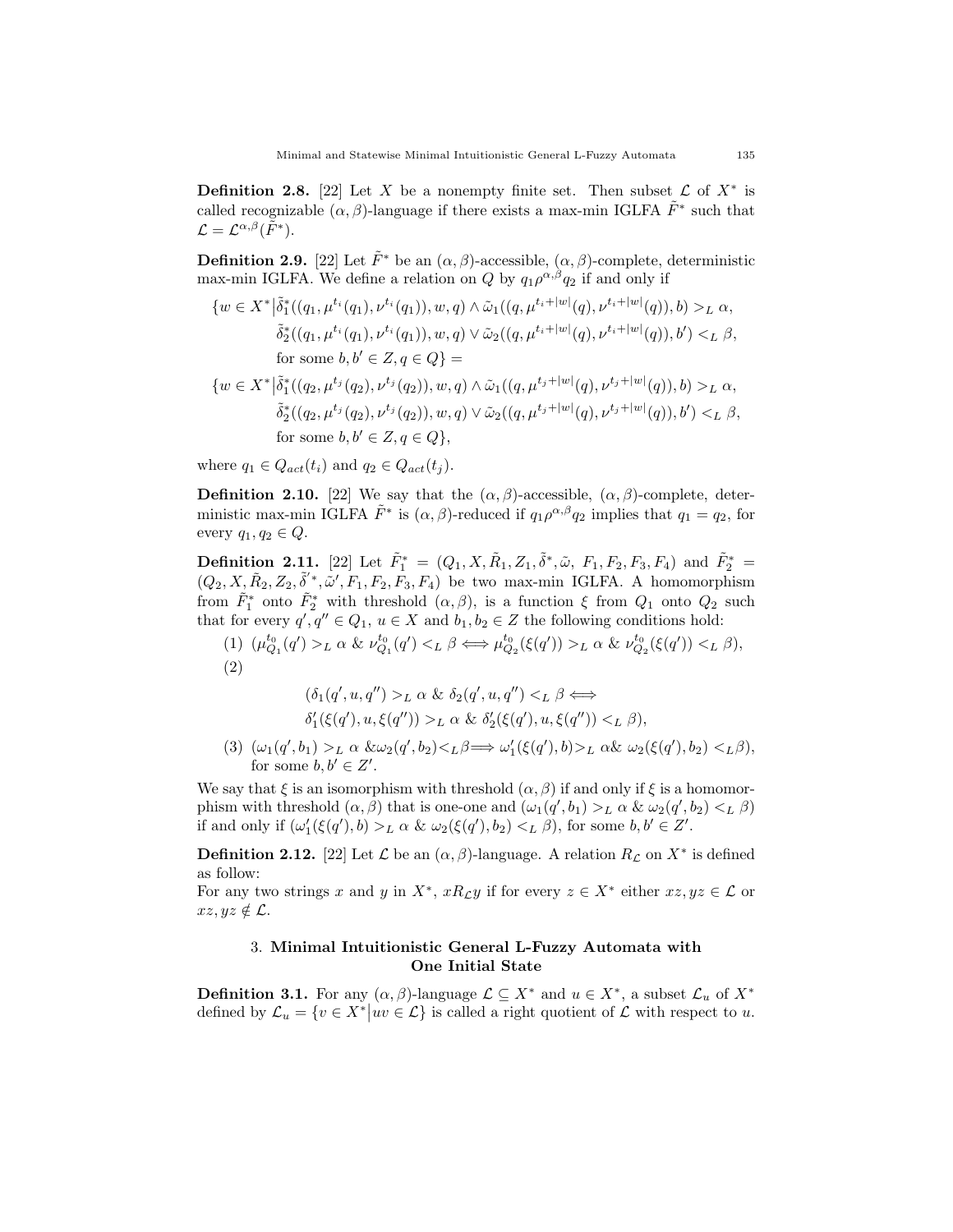Let  $Q_{\mathcal{L}} = {\{\mathcal{L}_u | u \in X^*\}}$  be the set of all right quotients of  $\mathcal{L}$  and define  $\tilde{R} =$  $\{\mathcal{L}_{\Lambda}\}, \mu^{t_0}(\mathcal{L}_{\Lambda}) = 1, \nu^{t_0}(\mathcal{L}_{\Lambda}) = 0, Z = \{b\}, \text{ a mapping } \delta_{\mathcal{L}} : Q_{\mathcal{L}} \times X \times Q_{\mathcal{L}} \to L \times L$ by:

$$
\delta_{\mathcal{L}1}(\mathcal{L}_u, a, \mathcal{L}_v) = \begin{cases} \gamma_1 & \text{if } \mathcal{L}_{ua} = \mathcal{L}_v \\ 0 & \text{otherwise} \end{cases}, \tag{5}
$$

$$
\delta_{\mathcal{L}2}(\mathcal{L}_u, a, \mathcal{L}_v) = \begin{cases} \eta_1 & \text{if } \mathcal{L}_{ua} = \mathcal{L}_v \\ 1 & \text{otherwise} \end{cases}, \tag{6}
$$

and  $\omega_{\mathcal{L}} : Q_{\mathcal{L}} \times Z \to L \times L$  by:

$$
\omega_{\mathcal{L}1}(\mathcal{L}_u, b) = \begin{cases} \gamma_2 & \text{if } u \in \mathcal{L} \\ 0 & \text{otherwise} \end{cases}, \tag{7}
$$

$$
\omega_{\mathcal{L}2}(\mathcal{L}_u, b) = \begin{cases} \eta_2 & \text{if } u \in \mathcal{L} \\ 1 & otherwise \end{cases}, \tag{8}
$$

where  $\gamma_1, \gamma_2, \eta_1, \eta_2 \in L$ ,  $\gamma_1 \wedge \gamma_2 >_L \alpha$ ,  $\eta_1 \vee \eta_2 <_L \beta$  and  $\gamma_1 \leq_L N(\eta_1), \gamma_2 \leq_L N(\eta_2)$ .

**Theorem 3.2.** For any  $(\alpha, \beta)$ -language  $\mathcal{L} \subseteq X^*$ , the following properties are equivalent:

(1)  $Q_{\mathcal{L}}$  is finite,

(2)  $\mathcal L$  is a recognizable  $(\alpha, \beta)$ -language.

*Proof.*  $1 \Rightarrow 2$ . First, let  $Q_{\mathcal{L}}$  be finite. Then  $\tilde{F}_{\mathcal{L}}^* = (Q_{\mathcal{L}}, X, \mathcal{L}_{\Lambda}, \{b\}, \tilde{\delta}_{\mathcal{L}}^*, \tilde{\omega}_{\mathcal{L}}, F_1, F_2, F_3,$  $F_4$ ) is a IGLFA. We show that  $\mathcal{L}^{\alpha,\beta}(\tilde{F}_{\mathcal{L}}^*) = \mathcal{L}$ . If  $w \in \mathcal{L}$ , then  $\omega_{\mathcal{L}1}(\mathcal{L}_w, b) >_L \alpha$  and  $\omega_{\mathcal{L}2}(\mathcal{L}_w, b) <_L \beta$ . Also, we have

$$
\tilde{\delta}^*_{\mathcal{L}1}((\mathcal{L}_\Lambda, \mu^{t_0}(\mathcal{L}_\Lambda), \nu^{t_0}(\mathcal{L}_\Lambda)), w, \mathcal{L}_w) >_L \alpha,
$$

and

 $\tilde{\delta}^*_{\mathcal{L}2}((\mathcal{L}_\Lambda,\mu^{t_0}(\mathcal{L}_\Lambda),\nu^{t_0}(\mathcal{L}_\Lambda)), w, \mathcal{L}_w) <_L \beta.$ 

Hence,  $w \in \mathcal{L}^{\alpha,\beta}(\tilde{F}_{\mathcal{L}}^*)$ . Now, let  $w \in \mathcal{L}^{\alpha,\beta}(\tilde{F}_{\mathcal{L}}^*)$ . Then there exists  $\mathcal{L}_z \in Q_{\mathcal{L}}$  such that  $\tilde{\delta}^*_{\mathcal{L}1}((\mathcal{L}_\Lambda,\mu^{t_0}(\mathcal{L}_\Lambda),\nu^{t_0}(\mathcal{L}_\Lambda)),w,\mathcal{L}_z)\wedge\tilde{\omega}_{\mathcal{L}1}((\mathcal{L}_z,\mu^{t_0+|w|}(\mathcal{L}_z),\nu^{t_0+|w|}(\mathcal{L}_z)),b)>_L\alpha, \tag{9}$ 

and

$$
\tilde{\delta}^*_{\mathcal{L}2}((\mathcal{L}_\Lambda,\mu^{t_0}(\mathcal{L}_\Lambda),\nu^{t_0}(\mathcal{L}_\Lambda)),w,\mathcal{L}_z)\vee\tilde{\omega}_{\mathcal{L}2}((\mathcal{L}_z,\mu^{t_0+|w|}(\mathcal{L}_z),\nu^{t_0+|w|}(\mathcal{L}_z)),b)<_L\beta.
$$
 (10)

By considering (3.1) and (3.1), we have  $\mathcal{L}_z = \mathcal{L}_w$ . Also, (3.2) and (3.2) imply that  $\omega_{\mathcal{L}1}(\mathcal{L}_w, b) >_L \alpha$  and  $\omega_{\mathcal{L}2}(\mathcal{L}_w, b) <_L \beta$ . Therefore,  $w \in \mathcal{L}$ . Hence,  $\mathcal{L}^{\alpha,\beta}(\tilde{F}_{\mathcal{L}}^*) = \mathcal{L}$ .

 $2 \Rightarrow 1$ . Suppose that  $\mathcal L$  be a recognizable  $(\alpha, \beta)$ -language for some  $(\alpha, \beta)$ -accessible,  $(\alpha, \beta)$ -complete, deterministic max-min IGLFA  $\tilde{F}^* = (Q, X, \{q_0\}, Z, \tilde{\delta}^*, \tilde{\omega}, F_1, F_2, F_3,$  $F_4$ ). Define a map  $f: Q \to Q_{\mathcal{L}}$  by  $f(q) = \mathcal{L}_u$ , where

$$
\tilde{\delta}^*_1((q_0,\mu^{t_0}(q_0),\nu^{t_0}(q_0)),u,q) >_L \alpha \text{ and } \tilde{\delta}^*_2((q_0,\mu^{t_0}(q_0),\nu^{t_0}(q_0)),u,q) <_L \beta.
$$

It is clear that the map f is well defined and surjective. So,  $|Q_{\mathcal{L}}| \leq |Q|$  and hence,  $Q_{\mathcal{L}}$  is finite.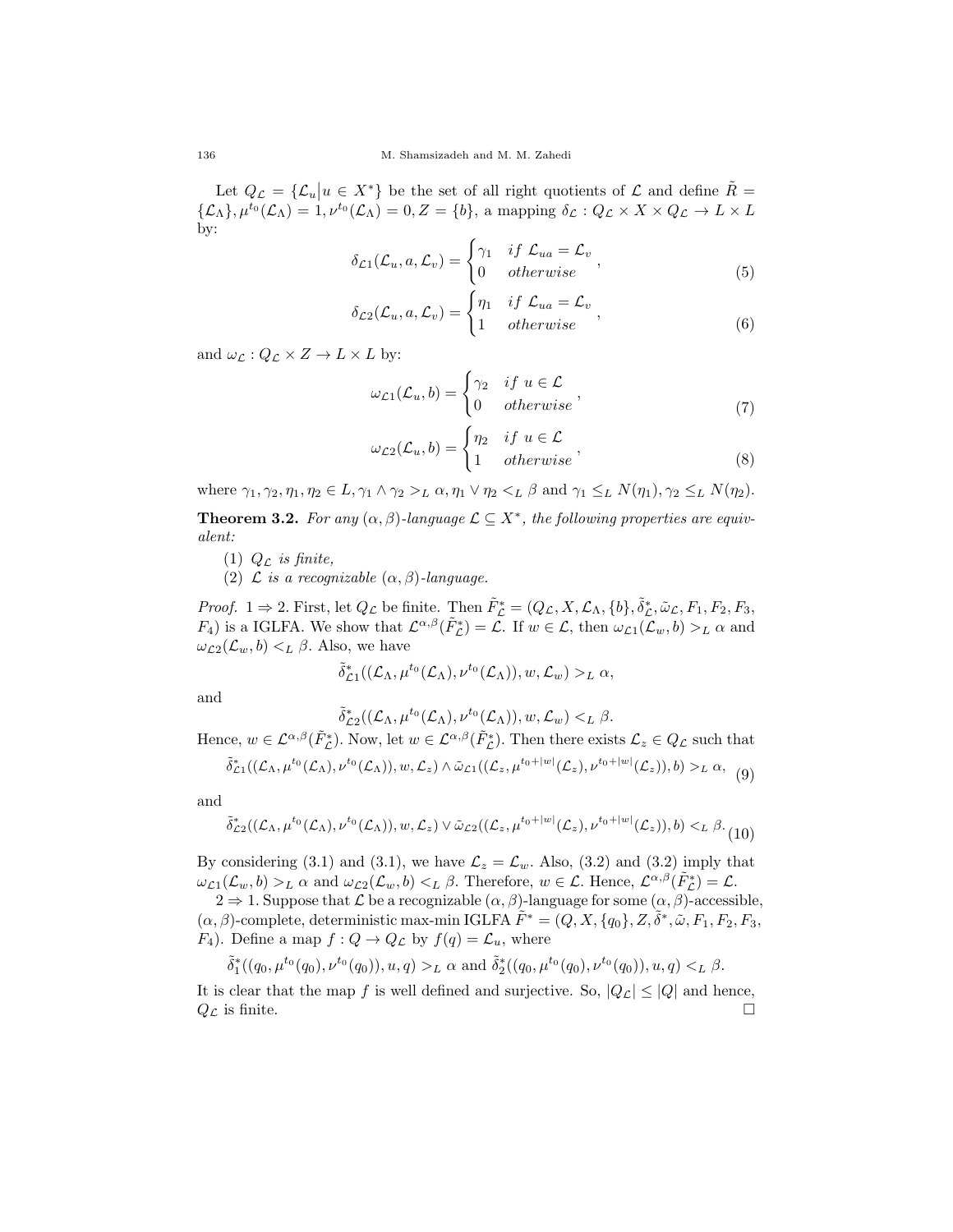**Example 3.3.** Let the bounded lattice  $L = (L, \leq_L, T, S, 0, 1)$  as in Figure 1, where  $L = \{0, a, b, c, d, 1\}$  and  $N(0) = 1, N(1) = 0, N(a) = b, N(b) = a, N(c) = d, N(d) = b$ c. Suppose that  $\mathcal{L} = \{u, v\}^* uv \{u, v\}^* \cup \{u, v\}^* vu \{u, v\}^*$  be a  $(a, b)$ -language. Then



FIGURE 1. The Bounded Lattice L of Example 3.3

by Definition 3.1,  $\mathcal{L}_{\Lambda} = \mathcal{L}, \mathcal{L}_{u} = v\{u, v\}^* \cup \mathcal{L}, \mathcal{L}_{v} = u\{u, v\}^* \cup \mathcal{L}, \mathcal{L}_{u^2} = \mathcal{L}_{u}, \mathcal{L}_{uv} = v\{u, v\}^*$  $\mathcal{L}_{vu} = X^* = \mathcal{L}_{uvu} = \mathcal{L}_{uv^2}, \mathcal{L}_{v^2} = \mathcal{L}_v$ . Therefore, we have  $\tilde{F}_{\mathcal{L}}^*$  as in Figure 2.



Figure 2. The Max-Min IGLFA of Example 3.3

The following algorithm determines the states of minimal automaton.

### 1. Algorithm (states of minimal automaton)

**Step 1: input:**  $(\alpha, \beta)$ -accessible max-min IGLFA  $\tilde{F}^* = (Q, X, \tilde{R}, Z, \tilde{\delta}^*, \tilde{\omega}, \tilde{\delta}^*, \tilde{\omega})$  $F_1, F_2, F_3, F_4$  and  $\alpha, \beta \in L, \alpha \leq_L N(\beta)$ ,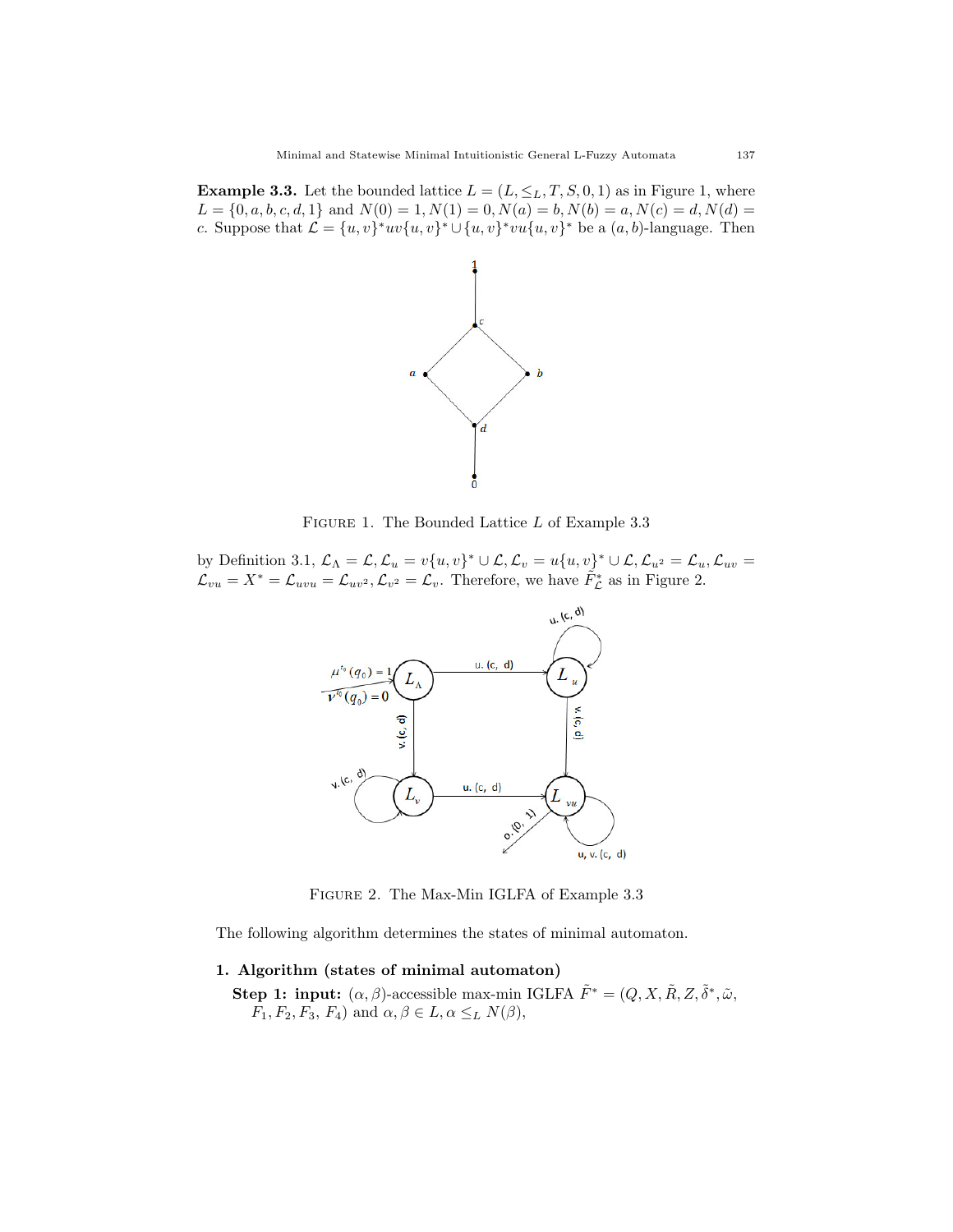**Step 2:**  $A_l = \{x \in X^* | |x| = l\}$ , let  $l = 0$ , **Step 3:**  $q_1 \iota_0^{\alpha,\beta} q_2$  if and only if  $\tilde{\omega}_1((q_1,\mu^{t_i}(q_1),\nu^{t_i}(q_1)),b_1) >_L \alpha \& \tilde{\omega}_2((q_1,\mu^{t_i}(q_1),\nu^{t_i}(q_1)),b'_1) <_L \beta \Longleftrightarrow$  $\tilde{\omega}_1((q_2, \mu^{t_j}(q_2), \nu^{t_j}(q_2)), b_2) >_L \alpha \& \tilde{\omega}_2((q_2, \mu^{t_j}(q_2), \nu^{t_j}(q_2)), b'_2) <_L \beta$ for some  $b_1, b'_1, b_2, b'_2 \in Z$ , where  $q_1 \in Q_{act}(t_i)$  and  $q_2 \in Q_{act}(t_j)$ , Step 4:  $l = l + 1$ , **Step 5:**  $q_1 \iota_l^{\alpha,\beta} q_2$  if and only if  $q_1 \iota_{l-1}^{\alpha,\beta} q_2$  and  $\{w \in X^* \big| \tilde{\delta}^*_1((q_1, \mu^{t_i}(q_1), \nu^{t_i}(q_1)), w, q) \wedge \tilde{\omega}_1((q, \mu^{t_i+|w|}(q), \nu^{t_i+|w|}(q)), b_1) >_L \alpha,$  $\tilde{\delta}_2^*((q_1, \mu^{t_i}(q_1), \nu^{t_i}(q_1)), w, q) \vee \tilde{\omega}_2((q, \mu^{t_i+|w|}(q), \nu^{t_i+|w|}(q)), b_1') <_L \beta, |w| = l \} =$  $\{w \in X^* \big| \tilde{\delta}_1^*((q_2, \mu^{t_j}(q_2), \nu^{t_j}(q_2)), w, q) \wedge \tilde{\omega}_1((q, \mu^{t_j+|w|}(q), \nu^{t_j+|w|}(q)), b_1) >_L \alpha,$  $\tilde{\delta}^*_2((q_2, \mu^{t_j}(q_2), \nu^{t_j}(q_2)), w, q) \vee \tilde{\omega}_2((q, \mu^{t_j+|w|}(q), \nu^{t_j+|w|}(q)), b'_2) <_L \beta, |w| = l \},$ for some  $b_1, b'_1, b_2, b'_2 \in Z$ , where  $q_1 \in Q_{act}(t_i), q_2 \in Q_{act}(t_j)$ , **Step 6:** if  $\iota_{l-1}^{\alpha,\beta} = \iota_l^{\alpha,\beta}$  go to next step, else go to Step 5, Step 7:  $\iota^{\alpha,\beta} = \iota^{\alpha,\beta}_l$ , Step 8: output:  $\iota^{\alpha,\beta}$ .

Now, consider the  $(\alpha, \beta)$ -accessible max-min IGLFA  $\tilde{F}^*$ . Suppose that  $q_1 \iota^{\alpha, \beta} q_2$ . Since  $\tilde{F}^*$  is  $(\alpha, \beta)$ -accessible. Then there exist  $u, v \in X^*$  such that

$$
\tilde{\delta}^*_1((q_0,\mu^{t_0}(q_0),\nu^{t_0}(q_0)),u,q_1) >_L \alpha, \tilde{\delta}^*_2((q_0,\mu^{t_0}(q_0),\nu^{t_0}(q_0)),u,q_1) <_L \beta,
$$

and

$$
\tilde{\delta}^*_1((q_0,\mu^{t_0}(q_0),\nu^{t_0}(q_0)),v,q_2) >_L \alpha, \tilde{\delta}^*_2((q_0,\mu^{t_0}(q_0),\nu^{t_0}(q_0)),v,q_2) <_L \beta.
$$

Therefore, by Algorithm 1,  $\mathcal{L}_u = \mathcal{L}_v$ .

Steps 4 to 6 of the Algorithm 1, are a loop. The loop must be repeated at most  $O(|Q|)$  times. The order of time complexity to calculate  $l = 1$  is  $O(|Q|^3|X||Z|)$ , to calculate  $l = 2$  is  $O(|Q|^4|X||Z|)$ . If we continue this process, then the time complexity of calculating this algorithm is  $O(|Q|^{|Q|+3} |X|^{|Q|+1} |Z|)$ .

**Example 3.4.** Consider the bounded lattice  $L = (L, \leq_L, T, S, 0, 1)$  as in Figure 1, and let  $\mathcal{L} = \{u, v\}^* uv \{u, v\}^* \cup \{u, v\}^* vu \{u, v\}^*$  be a  $(a, b)$ -language. Suppose that  $\tilde{F}^*$  as in Figure 3, and  $\alpha = a$  and  $\beta = b$ . It is clear that  $\mathcal{L}^{\alpha,\beta}(\tilde{F}^*) = \mathcal{L}$ . Then by Algorithm 1, we have

 $\bf{Stage\ 1:}\ \mathit{q}_2\iota_0^{\alpha,\beta}\mathit{q}_4,\mathit{q}_0\iota_0^{\alpha,\beta}\mathit{q}_1\iota_0^{\alpha,\beta}\mathit{q}_3,$ Stage 2:  $q_2\iota_1^{\alpha,\beta}q_4$ , Stage 3:  $q_2 \iota_2^{\alpha,\beta} q_4$ .

Therefore, we have  $\iota^{\alpha,\beta} = \{[q_0], [q_1], [q_2], [q_4]\}.$  Then by Example 3.3, we get that the number of states of  $\tilde{F}_m^*$  is equal to the number of the member of  $\iota^{\alpha,\beta}$ .

**Theorem 3.5.** Let  $\mathcal{L}$  be a recognizable  $(\alpha, \beta)$ -language. Then  $\tilde{F}_{\mathcal{L}}^* = (Q_{\mathcal{L}}, X, \mathcal{L}_{\Lambda}, \mathcal{L}_{\Lambda})$  $\{b\}, \tilde{\delta}_{\mathcal{L}}^*, \tilde{\omega}_{\mathcal{L}}, F_1, F_2, F_3, F_4)$  is a minimal  $(\alpha, \beta)$ -accessible,  $(\alpha, \beta)$ -complete, deterministic max-min IGLFA, which  $\mathcal{L}(\tilde{F}_{\mathcal{L}}^*) = \mathcal{L}$ .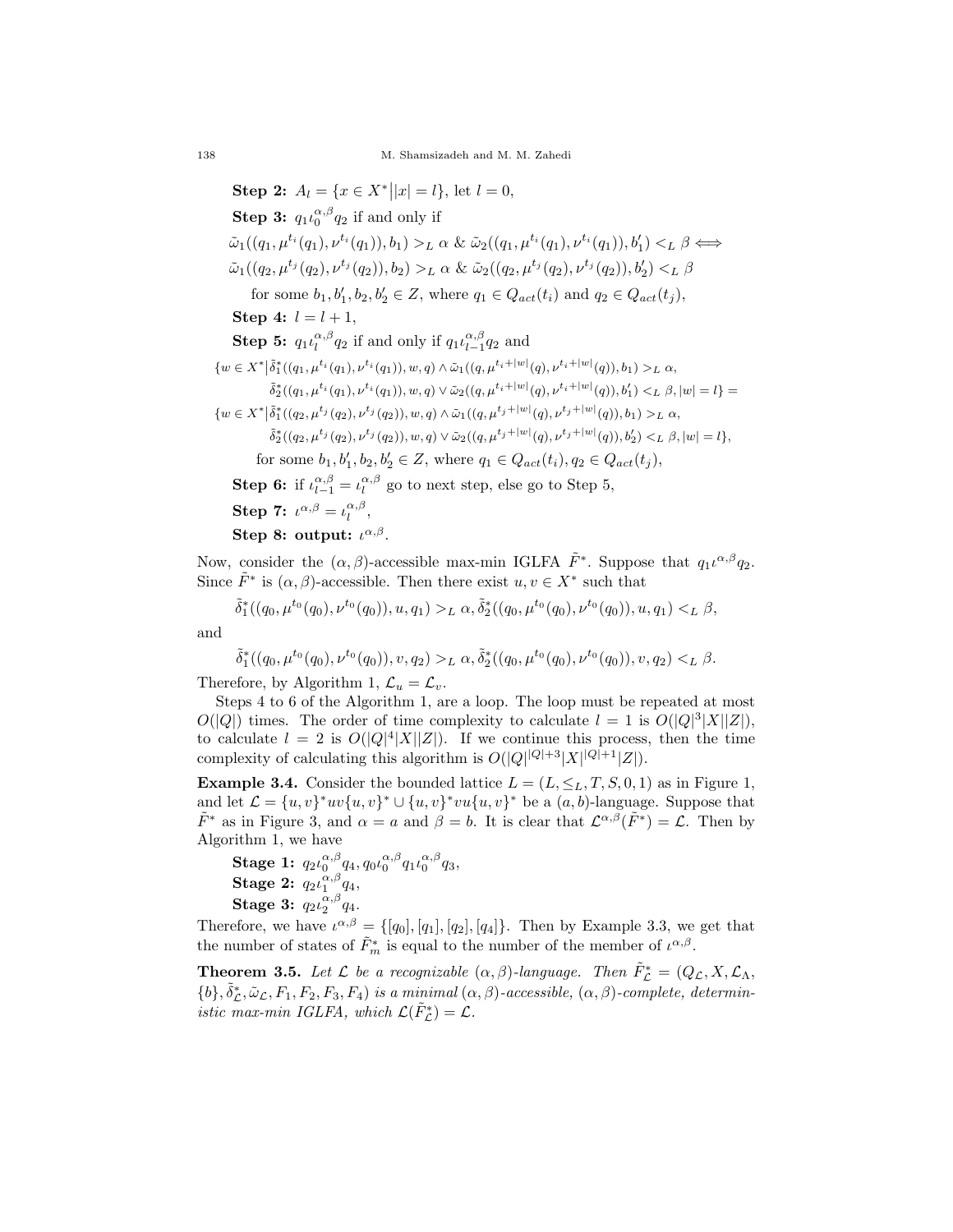

Figure 3. The Max-Min IGLFA of Example 3.4

*Proof.* It is clear by the proof of Theorem 3.2.

**Theorem 3.6.** For every recognizable  $(\alpha, \beta)$ -language  $\mathcal{L}$ , the minimal max-min IGLFA  $\tilde{F}_{\mathcal{L}}^*$  defined in Definition 3.1, is  $(\alpha, \beta)$ -reduced.

*Proof.* Let  $\tilde{F}^*$  be an  $(\alpha, \beta)$ -accessible,  $(\alpha, \beta)$ -complete, deterministic max-min IGLFA. Suppose that  $q_1 = \mathcal{L}_u, q_2 = \mathcal{L}_v$ . Now, let  $q_1 \rho^{\alpha,\beta} q_2$ . Then

$$
A = \{ w \in X^* | \tilde{\delta}_{\mathcal{L}1}^*( (\mathcal{L}_u, \mu^{t_i}(\mathcal{L}_u), \nu^{t_i}(\mathcal{L}_u)), w, q) \wedge \tilde{\omega}_{\mathcal{L}1}((q, \mu^{t_i+|w|}(q), \nu^{t_i+|w|}(q)), b) >_L \alpha, \n\tilde{\delta}_{\mathcal{L}2}^*( (\mathcal{L}_u, \mu^{t_i}(\mathcal{L}_u), \nu^{t_i}(\mathcal{L}_u)), w, q) \vee \tilde{\omega}_{\mathcal{L}2}((q, \mu^{t_i+|w|}(q), \nu^{t_i+|w|}(q)), b') <_L \beta, \n\text{for some } b, b' \in Z, q \in Q_{\mathcal{L}} \} = \nB = \{ w \in X^* | \tilde{\delta}_{\mathcal{L}1}^*( (\mathcal{L}_v, \mu^{t_j}(\mathcal{L}_v), \nu^{t_j}(\mathcal{L}_v)), w, q) \wedge \tilde{\omega}_{\mathcal{L}1}((q, \mu^{t_j+|w|}(q), \nu^{t_j+|w|}(q)), b) >_L \alpha, \n\tilde{\delta}_{\mathcal{L}1}^*(q, \mu^{t_j}(\mathcal{L}_v), \nu^{t_j}(\mathcal{L}_v)), \lambda^{t_j}((q, \mu^{t_j+|w|}(q), \nu^{t_j+|w|}(q)), b) >_L \alpha, \n\tilde{\delta}_{\mathcal{L}2}^*(q, \mu^{t_j}(\mathcal{L}_v), \nu^{t_j}(\mathcal{L}_v)), \lambda^{t_j}((q, \mu^{t_j+|w|}(q), \nu^{t_j+|w|}(q)), b) >_L \alpha, \n\tilde{\delta}_{\mathcal{L}2}^*(q, \mu^{t_j}(\mathcal{L}_v), \nu^{t_j}(\mathcal{L}_v)), \lambda^{t_j}((q, \mu^{t_j+|w|}(q), \nu^{t_j+|w|}(q)), b) >_L \alpha, \n\tilde{\delta}_{\mathcal{L}2}^*(q, \mu^{t_j}(\mathcal{L}_v), \nu^{t_j}(\mathcal{L}_v)), \lambda^{t_j}((q, \mu^{t_j+|w|}(q), \nu^{t_j+|w|}(q)), b) >_L \alpha, \n\tilde{\delta
$$

$$
\tilde{\delta}_{\mathcal{L}2}^*((\mathcal{L}_v, \mu^{t_j}(\mathcal{L}_v), \nu^{t_j}(\mathcal{L}_v)), w, q) \vee \tilde{\omega}_{\mathcal{L}2}((q, \mu^{t_j+|w|}(q), \nu^{t_j+|w|}(q)), b') <_L \beta,
$$
  
for some  $b, b' \in Z, q \in Q_{\mathcal{L}}\}.$ 

So,  $w \in A$  if and only if  $w \in B$ , for every  $w \in X^*$ . This implies that

$$
\omega_1(\mathcal{L}_{uw},b) >_L \alpha, \omega_2(\mathcal{L}_{uw},b) <_L \beta \Longleftrightarrow \omega_1(\mathcal{L}_{vw},b) >_L \alpha, \omega_2(\mathcal{L}_{vw},b) <_L \beta,
$$

for every  $w \in X^*$ . Therefore,  $uw \in \mathcal{L}$  if and only if  $vw \in \mathcal{L}$ , for every  $w \in X^*$ . So,  $\mathcal{L}_u = \mathcal{L}_v$ . Hence,  $\tilde{F}_{\mathcal{L}}^*$  is  $(\alpha, \beta)$ -reduced.

**Theorem 3.7.** Let  $\mathcal{L}$  be a recognizable  $(\alpha, \beta)$ -language. Suppose that  $\tilde{F}_{\mathcal{L}}^*$  be the max-min IGLFA defined in Definition 3.1, and  $\tilde{F}^*$  be an  $(\alpha, \beta)$ -complete,  $(\alpha, \beta)$ accessible, deterministic  $(\alpha, \beta)$ -reduced max-min IGLFA. Then  $\tilde{F}_{\mathcal{L}}^*$  and  $\tilde{F}^*$  are isomorphism with threshold  $(\alpha, \beta)$ .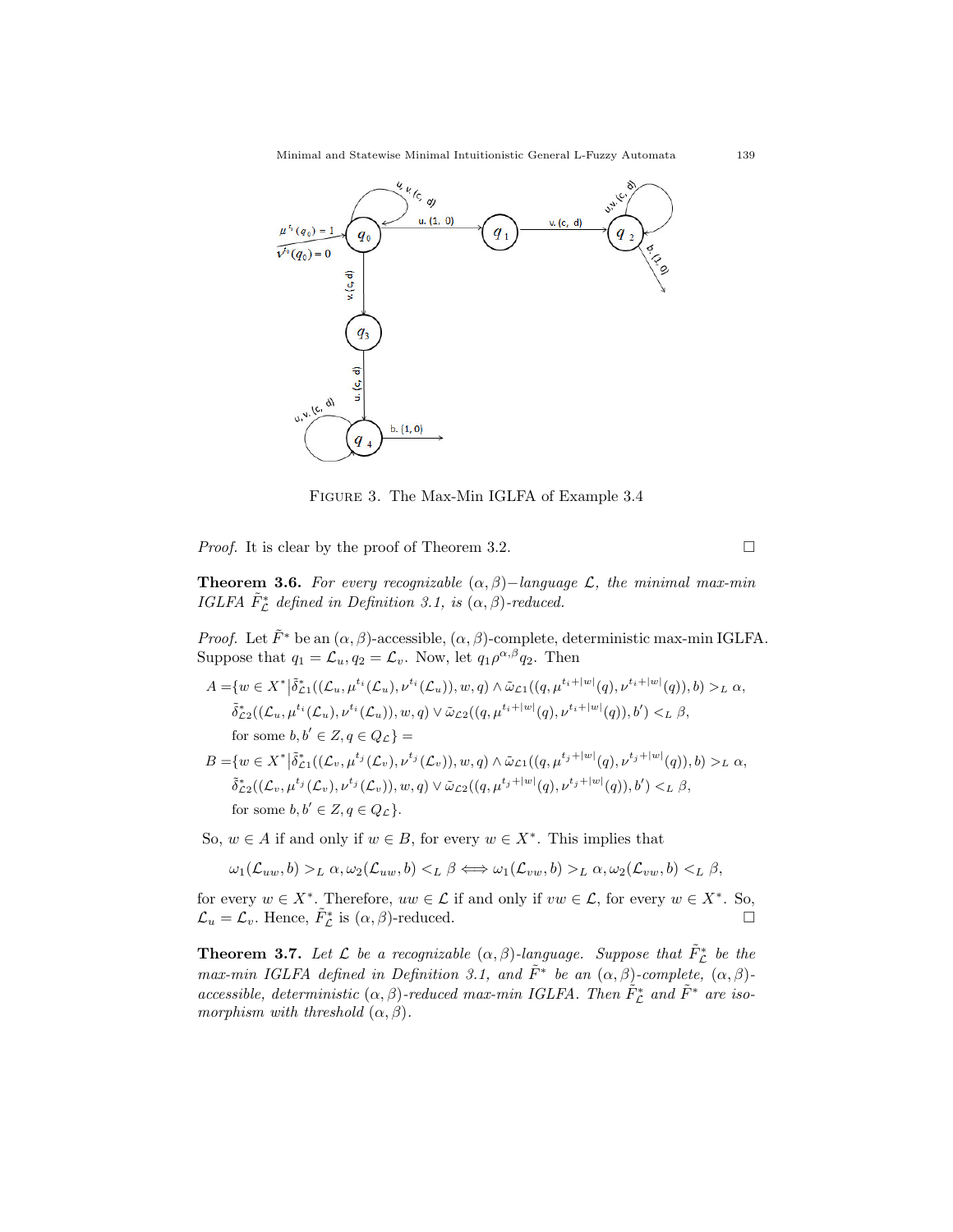*Proof.* Let  $\tilde{F}_{\mathcal{L}}^* = (Q_{\mathcal{L}}, X, {\{\mathcal{L}_{\Lambda}\}, \{b\}, \tilde{\delta}_{\mathcal{L}}^*, \tilde{\omega}_{\mathcal{L}}, F_1, F_2, F_3, F_4})$  and  $\tilde{F}^* = (Q, X, {\{q_0\}, \mathcal{Z}, \mathcal{L}_{\Lambda}\})$  $\tilde{\delta}^*, \tilde{\omega}, F_1, F_2, F_3, F_4$ ). Define  $\xi : Q \to \tilde{Q}_\mathcal{L}$  by  $\xi(q) = \mathcal{L}_u$ , where

$$
\tilde{\delta}^*_1((q_0,\mu^{t_0}(q_0),\nu^{t_0}(q_0)),u,q)>_L\alpha\text{ and }\tilde{\delta}^*_2((q_0,\mu^{t_0}(q_0),\nu^{t_0}(q_0)),u,q)<_L\beta.
$$

By  $(\alpha, \beta)$ -accessibility property of  $\tilde{F}^*, \mu_Q^{t_0}(q_0) >_L \alpha$  and  $\nu_Q^{t_0}(q_0) <_L \beta$  also, we have  $\mu_{Q_{\mathcal{L}}}^{t_0}(\mathcal{L}_{\Lambda}) >_{L} \alpha$  and  $\nu_{Q_{\mathcal{L}}}^{t_0}(\mathcal{L}_{\Lambda}) <_{L} \beta$ .

Let  $q_1, q_2 \in Q$  and  $q_1 = q_2$ . Then  $q_1 \rho^{\alpha,\beta} q_2$ . So,  $\mathcal{L}_u = \mathcal{L}_v$ , i.e.,  $\xi(q_1) = \xi(q_2)$ . Hence,  $\xi$  is well defined.

Let  $\mathcal{L}_u \in Q_{\mathcal{L}}$ . By the  $(\alpha, \beta)$ -complete property of  $\tilde{F}^*$ , there exists  $q \in Q$  such that

$$
\tilde{\delta}^*_1((q_0,\mu^{t_0}(q_0),\nu^{t_0}(q_0)),u,q) >_L \alpha \text{ and } \tilde{\delta}^*_2((q_0,\mu^{t_0}(q_0),\nu^{t_0}(q_0)),u,q) <_L \beta.
$$

Then  $\xi(q) = \mathcal{L}_u$ . Therefore,  $\xi$  is surjective.

Now, let  $\delta_1(q, a, q') >_L \alpha$  and  $\delta_2(q, a, q') <_L \beta$ . Since  $\tilde{F}^*$  is  $(\alpha, \beta)$ -accessible, then there exists  $u \in X^*$  such that

$$
\tilde{\delta}^*_1((q_0,\mu^{t_0}(q_0),\nu^{t_0}(q_0)),u,q) >_L \alpha \text{ and } \tilde{\delta}^*_2((q_0,\mu^{t_0}(q_0),\nu^{t_0}(q_0)),u,q) <_L \beta.
$$

Therefore,

$$
\tilde{\delta}^*_1((q_0,\mu^{t_0}(q_0),\nu^{t_0}(q_0)),ua,q') >_L \alpha \text{ and } \tilde{\delta}^*_2((q_0,\mu^{t_0}(q_0),\nu^{t_0}(q_0)),ua,q') <_L \beta.
$$

Hence,  $\delta_{\mathcal{L}1}(\xi(q), a, \xi(q')) >_L \alpha$  and  $\delta_{\mathcal{L}2}(\xi(q), a, \xi(q')) <_L \beta$ , where  $\xi(q) = \mathcal{L}_u$  and  $\xi(q') = \mathcal{L}_{ua}$ . Let  $\delta_{\mathcal{L}1}(\xi(q), a, \xi(q')) >_L \alpha$  and  $\delta_{\mathcal{L}2}(\xi(q), a, \xi(q')) <_L \beta$ , where  $\xi(q)$  $\mathcal{L}_u$  and  $\xi(q') = \mathcal{L}_v$ . Then  $\mathcal{L}_{ua} = \mathcal{L}_v$ . We have  $w \in \mathcal{L}_{ua}$  if and only if  $uaw \in \mathcal{L}$  if and only if  $aw \in \mathcal{L}_u$ , for every  $w \in X^*$ . So,

$$
\tilde{\delta}_1^*((q, \mu^{t_i}(q), \nu^{t_i}(q)), aw, p) \wedge \tilde{\omega}_1((p, \mu^{t_i+|aw|}(p), \nu^{t_i+|aw|}(p)), b) >_L \alpha,
$$
  

$$
\tilde{\delta}_2^*((q, \mu^{t_i}(q), \nu^{t_i}(q)), aw, p) \vee \tilde{\omega}_2((p, \mu^{t_i+|aw|}(p), \nu^{t_i+|aw|}(p)), b') <_L \beta,
$$
 (11)

if and only if

$$
\tilde{\delta}_1^*((q', \mu^{t_{i+1}}(q'), \nu^{t_{i+1}}(q')), w, p) \wedge \tilde{\omega}_1((p, \mu^{t_{i+1}+|w|}(p), \nu^{t_{i+1}+|w|}(p)), b) >_L \alpha,
$$
  

$$
\tilde{\delta}_2^*((q', \mu^{t_{i+1}}(q'), \nu^{t_{i+1}}(q')), w, p) \vee \tilde{\omega}_2((p, \mu^{t_{i+1}+|w|}(p), \nu^{t_{i+1}+|w|}(p)), b') <_L \beta, \quad (12)
$$

where  $|u| = i$  and  $b, b' \in Z$ . By  $(\alpha, \beta)$ -complete and deterministic properties of  $\tilde{F}^*$ and (3.7) and (3.7) we have that  $\delta_1(q, a, q') >_L \alpha$  and  $\delta_2(q, a, q') <_L \beta$ .

Let  $q \in Q$  and  $\omega_1(q, b) >_L \alpha$  and  $\omega_2(q, b') <_L \beta$ , for some  $b, b' \in Z$ . By the  $(\alpha, \beta)$ -accessibility property of  $\tilde{F}^*$ 

$$
\tilde{\delta}^*_1((q_0,\mu^{t_0}(q_0),\nu^{t_0}(q_0)),u,q)>_L\alpha\text{ and }\tilde{\delta}^*_2((q_0,\mu^{t_0}(q_0),\nu^{t_0}(q_0)),u,q)<_L\beta.
$$

Thus  $u \in \mathcal{L}$ . Therefore,  $\omega_{\mathcal{L}1}(\mathcal{L}_u, b) >_L \alpha$  and  $\omega_{\mathcal{L}2}(\mathcal{L}_u, b') <_L \beta$ , for some  $b, b' \in Z$ . Hence,  $\omega_{\mathcal{L}1}(\xi(q), b) >_L \alpha$  and  $\omega_{\mathcal{L}2}(\xi(q), b') <_L \beta$ , for some  $b, b' \in Z$ .

So,  $\tilde{F}_{\mathcal{L}}^*$  and  $\tilde{F}^*$  are homomorphism with threshold  $(\alpha, \beta)$ . Now, let  $q_1, q_2 \in Q$ and  $\xi(q_1) = \xi(q_2)$ . Then there exist  $x, y \in X^*$  such that  $\mathcal{L}_x = \xi(q_1) = \xi(q_2) = \mathcal{L}_y$ . Therefore,  $q_1 \rho^{\alpha,\beta} q_2$ . By the  $(\alpha,\beta)$ -reduced property of  $\tilde{F}^*$ ,  $q_1 = q_2$ . Thus,  $\xi$  is one-one.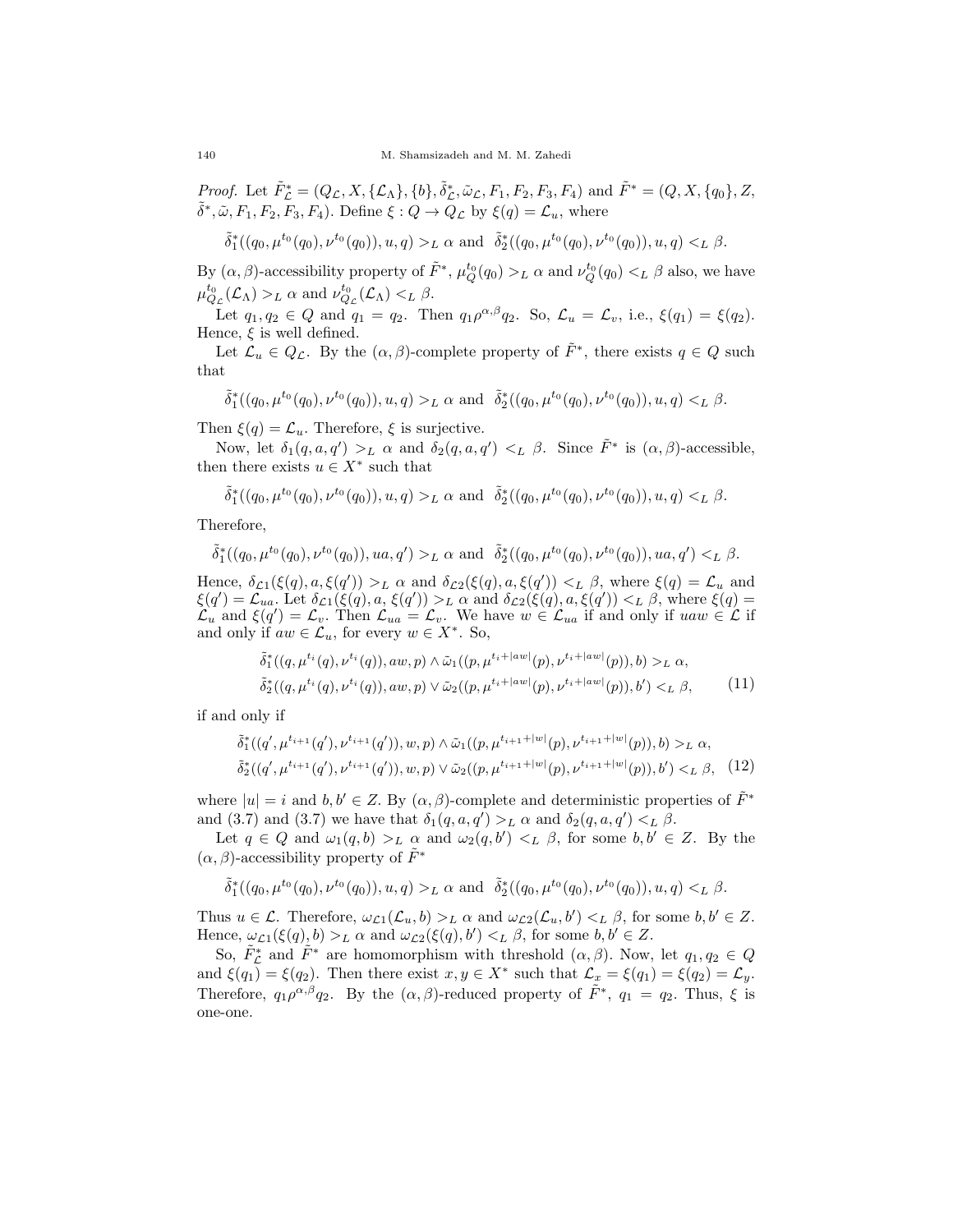Now, let  $\omega_{\mathcal{L}1}(\xi(q),b) >_L \alpha$  and  $\omega_{\mathcal{L}2}(\xi(q),b') <_L \beta$  for some  $b,b' \in \mathbb{Z}$ , where  $\xi(q) = \mathcal{L}_u$ , i.e.,  $\omega_{\mathcal{L}1}(\mathcal{L}_u, b) >_L \alpha$  and  $\omega_{\mathcal{L}2}(\mathcal{L}_u, b') <_L \beta$ , for some  $b, b' \in Z$ . This implies that  $u \in \mathcal{L}$ . So,

$$
\tilde{\delta}^*_1((q_0,\mu^{t_0}(q_0),\nu^{t_0}(q_0)),u,q') \wedge \tilde{\omega}_1((q',\mu^{t_0+|u|}(q'),\nu^{t_0+|u|}(q')),b) >_L \alpha,
$$
  

$$
\tilde{\delta}^*_2((q_0,\mu^{t_0}(q_0),\nu^{t_0}(q_0)),u,q') \vee \tilde{\omega}_2((q',\mu^{t_0+|u|}(q'),\nu^{t_0+|u|}(q')),b') <_L \beta,
$$

for some  $b, b' \in Z$ . Also, we have

$$
\tilde{\delta}^*_1((q_0,\mu^{t_0}(q_0),\nu^{t_0}(q_0)),u,q)>_L\alpha\text{ and }\ \tilde{\delta}^*_2((q_0,\mu^{t_0}(q_0),\nu^{t_0}(q_0)),u,q)<_L\beta.
$$

Since  $\tilde{F}^*$  is deterministic, then  $q = q'$ . Therefore,  $\omega_1(q, b) >_L \alpha$  and  $\omega_2(q, b') <_L \beta$ , for some  $b, b' \in \mathbb{Z}$ . Hence,  $\tilde{F}_{\mathcal{L}}^*$  and  $\tilde{F}^*$  are isomorphic with threshold  $(\alpha, \beta)$ .  $\Box$ 

**Theorem 3.8.** Let  $\mathcal{L}$  be a recognizable  $(\alpha, \beta)$ -language. Suppose that  $\tilde{F}_{\mathcal{L}}^*$  be the max-min IGLFA defined in Definition 3.1, and let  $\tilde{F}_m^*$  be the  $(\alpha, \beta)$ -complete, deterministic max-min IGLFA defined in Theorem 4.23, in [22]. Then  $\tilde{F}_{\mathcal{L}}^*$  and  $\tilde{F}_{m}^*$ are isomorphism with threshold  $(\alpha, \beta)$ .

*Proof.* The proof follows from Theorem 3.7, and Theorem 4.26 in [22].  $\Box$ 

### 4. Statewise  $(\alpha, \beta)$ -Minimal Max-Min Intuitionistic General L-Fuzzy Automata

The minimization of IGLFA is a consequence of the theory of equivalence of IGLFA. In this section, we give a statewise  $(\alpha, \beta)$ -minimal max-min IGLFA. Finally, we comparison minimal intuitionistic general L-fuzzy automaton and statewise (,) minimal intuitionistic general L-fuzzy automaton together.

**Definition 4.1.** We say that max-min IGLFA  $\tilde{F}^*$  is strong deterministic if for any  $q \in Q, a \in X$  there exists at most one  $p \in Q$  such that  $\delta_2(q, a, p) <_L 1$ .

**Theorem 4.2.** Let  $\tilde{F}^*$  be a max-min IGLFA. Then there exists a strong deterministic max-min IGLFA  $\tilde{F}_{sd}^*$  recognizing  $\mathcal{L}^{\alpha,\beta}(\tilde{F}^*)$ .

*Proof.* The proof follows from the proof of Theorem 4.11, in [22].  $\Box$ 

The following algorithm determines  $(\alpha, \beta)$ -equivalence classes of max-min IGLFA  $\tilde{F}^*$ .

### 2.  $(\alpha, \beta)$ -equivalence Algorithm

Step 1: input: max-min IGLFA  $\tilde{F}^* = (Q, X, \tilde{R}, Z, \tilde{\delta}^*, \tilde{\omega}, F_1, F_2, F_3, F_4)$  and  $\alpha, \beta \in L, \alpha \leq_L N(\beta),$  $\textbf{Step 2: } \tilde{R}'^{\alpha,\beta} = \{ (q, \mu^{t_0}(q), \nu^{t_0}(q)) | \mu^{t_0}(q) >_L \alpha, \nu^{t_0}(q) <_L \beta \}, R = Domain$  $(\tilde{R}'^{\alpha,\beta}), i=0,$ **Step 3:**  $\rho_0^{\alpha,\beta} = \{R, Q - R\}$ , as the equivalent classes Step 4:  $i = i + 1$ ,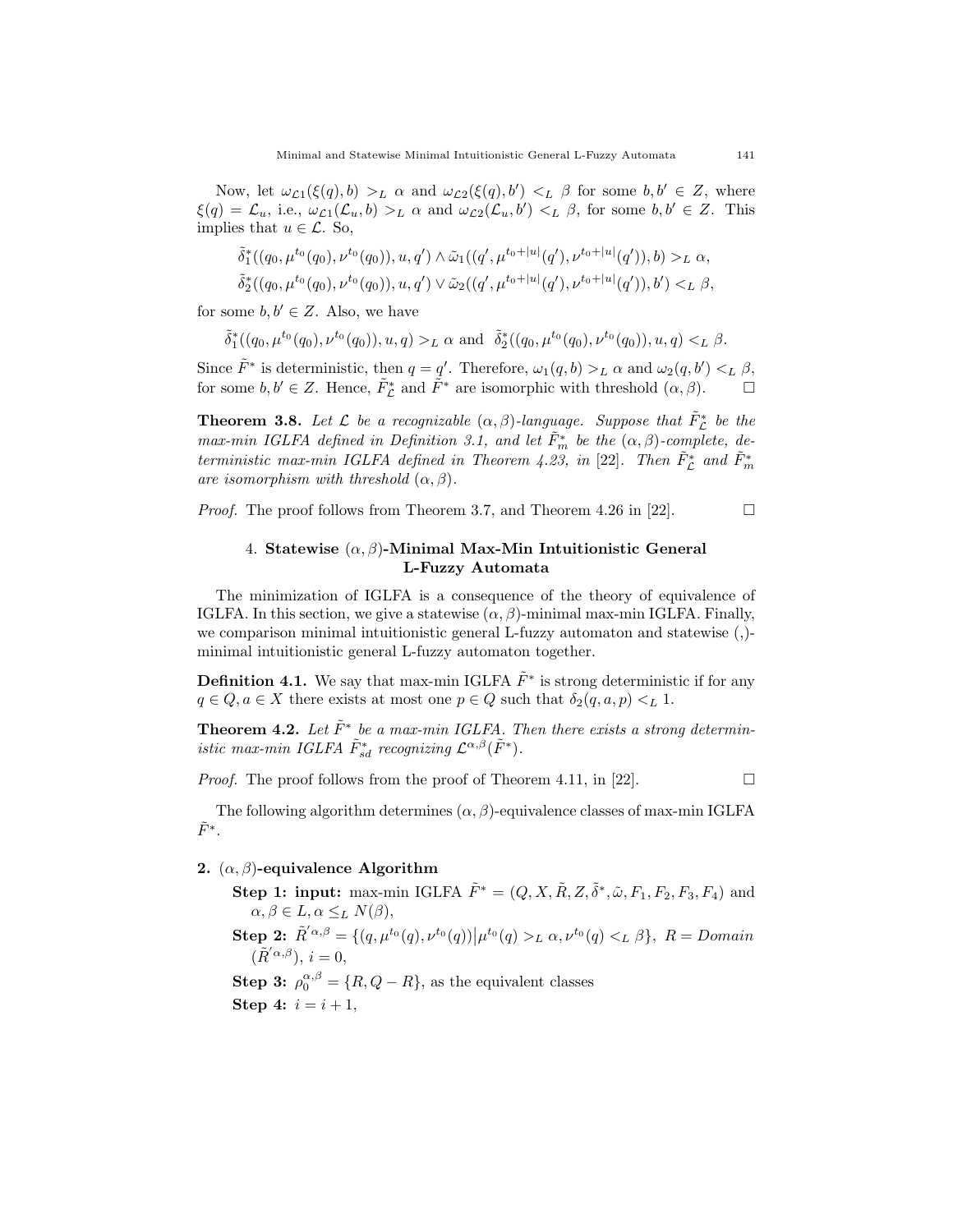**Step 5:**  $q_1 \rho_i^{\alpha,\beta} q_2$  if and only if  $q_1 \rho_{i-1}^{\alpha,\beta} q_2$  and if there exists  $p_1 \in Q$  such that  $\delta_1(p_1, a, q_1) >_L \alpha, \delta_2(p_1, a, q_1) <_L \beta$ , then there exists  $p_2 \in Q$  such that  $\delta_1(p_2, a, q_2) >_L \alpha$ ,  $\delta_2(p_2, a, q_2) <_L \beta$  and  $p_1 \rho_{i-1}^{\alpha, \beta} p_2$  and vice versa,

**Step 6:** if  $\rho_{i-1}^{\alpha,\beta} = \rho_i^{\alpha,\beta}$  go to next step, else go to Step 4,

Step 7:  $\rho^{\alpha,\beta} = \rho_i^{\alpha,\beta},$ 

Step 8: output:  $\rho^{\alpha,\beta}$ .

Steps 4 to 6 of  $(\alpha, \beta)$ -equivalence Algorithm, are a loop. The loop must repeat at most  $|Q| + 1$  times. Also, the time complexity to calculate Step 5, is  $O(|X||Q|^4)$ . Then the order of time complexity is at most  $O(|X||Q|^5)$ .

**Theorem 4.3.** For every  $i \geq 0$ ,  $\rho_i^{\alpha,\beta}$  is an equivalence relation on Q.

*Proof.* We prove by induction on i. Clearly,  $\rho_0^{\alpha,\beta}$  is an equivalence relation on Q. Let  $i = 1$  and  $q_1, q_2, q_3 \in Q$ . It is obvious that  $q_1 \rho_1^{\alpha,\beta} q_1$  and  $q_1 \rho_1^{\alpha,\beta} q_2$  if and only if  $q_2 \rho_1^{\alpha,\beta} q_1$ . Now, let  $q_1 \rho_1^{\alpha,\beta} q_2$  and  $q_2 \rho_1^{\alpha,\beta} q_3$ . Then

$$
\exists p_1 \in Q \ s.t \ \delta_1(p_1, a, q_1) >_L \alpha, \delta_2(p_1, a, q_1) <_L \beta \iff
$$
\n
$$
\exists p_2 \in Q \ s.t \ \delta_1(p_2, a, q_2) >_L \alpha, \delta_2(p_2, a, q_2) <_L \beta, \ \& p_1 \rho_0^{\alpha, \beta} p_2 \iff
$$
\n
$$
\exists p_3 \in Q \ s.t \ \delta_1(p_3, a, q_3) >_L \alpha, \delta_2(p_3, a, q_3) <_L \beta, \ \& p_2 \rho_0^{\alpha, \beta} p_3.
$$

Therefore, there exists  $p_1 \in Q$  such that  $\delta_1(p_1, a, q_1) >_L \alpha, \delta_2(p_1, a, q_1) <_L \beta$  if and only if there exists  $p_3 \in Q$  such that  $\delta_1(p_3, a, q_3) >_L \alpha$ ,  $\delta_2(p_3, a, q_3) <_L \beta$  and  $p_1\rho_0^{\alpha,\beta}p_3$ . Then  $\rho_1^{\alpha,\beta}$  is an equivalence relation. Now, let the claim holds, for every  $i \leq n$ . Suppose that  $i = n$ .

$$
\exists p_1 \in Q \ s.t \ \delta_1(p_1, a, q_1) >_L \alpha, \delta_2(p_1, a, q_1) <_L \beta \iff
$$
\n
$$
\exists p_2 \in Q \ s.t \ \delta_1(p_2, a, q_2) >_L \alpha, \delta_2(p_2, a, q_2) <_L \beta \ \& p_1\rho_{n-1}^{\alpha, \beta} p_2 \iff
$$
\n
$$
\exists p_3 \in Q \ s.t \ \delta_1(p_3, a, q_3) >_L \alpha, \delta_2(p_3, a, q_3) <_L \beta \ \& p_2\rho_{n-1}^{\alpha, \beta} p_3.
$$

Then there exists  $p_1 \in Q$  such that  $\delta_1(p_1, a, q_1) >_L \alpha$ ,  $\delta_2(p_1, a, q_1) <_L \beta$  if and only if there exists  $p_3 \in Q$  such that  $\delta_1(p_3, a, q_3) >_L \alpha$ ,  $\delta_2(p_3, a, q_3) <_L \beta$  and  $p_1 \rho_{n-1}^{\alpha, \beta} p_3$ . Then  $\rho_n^{\alpha,\beta}$  is an equivalence relation. Hence,  $\rho^{\alpha,\beta}$  is an equivalence relation.  $\square$ 

We show  $q_1 \approx^{\alpha,\beta} q_2$  if and only if  $q_1 \rho^{\alpha,\beta} q_2$ , for every  $q_1, q_2 \in Q$ .

The following algorithm process the  $(\alpha, \beta)$ -equivalence of two max-min IGLFAs  $\tilde{F}_1^*$  and  $\tilde{F}_1^*$ .

# 3.  $(\alpha, \beta)$ -equivalence Algorithm of Two Max-Min IGLFAs

**Step 1: input:** max-min IGLFAs  $\tilde{F}_1^* = (Q_1, X, \tilde{R}_1, Z_1, \tilde{\delta}^*, \tilde{\omega}, F_1, F_2, F_3, F_4),$  $\tilde{F}_2 = (Q_2, X, \tilde{R}_2,$  $Z_2, \tilde{\delta}^{*'}, \tilde{\omega}', F_1, F_2, F_3, F_4$ ,  $\alpha, \beta \in L, \alpha \leq_L N(\beta)$  and  $i = 0$ , let  $q_1 \in Q_1, q_2 \in$  $Q_2$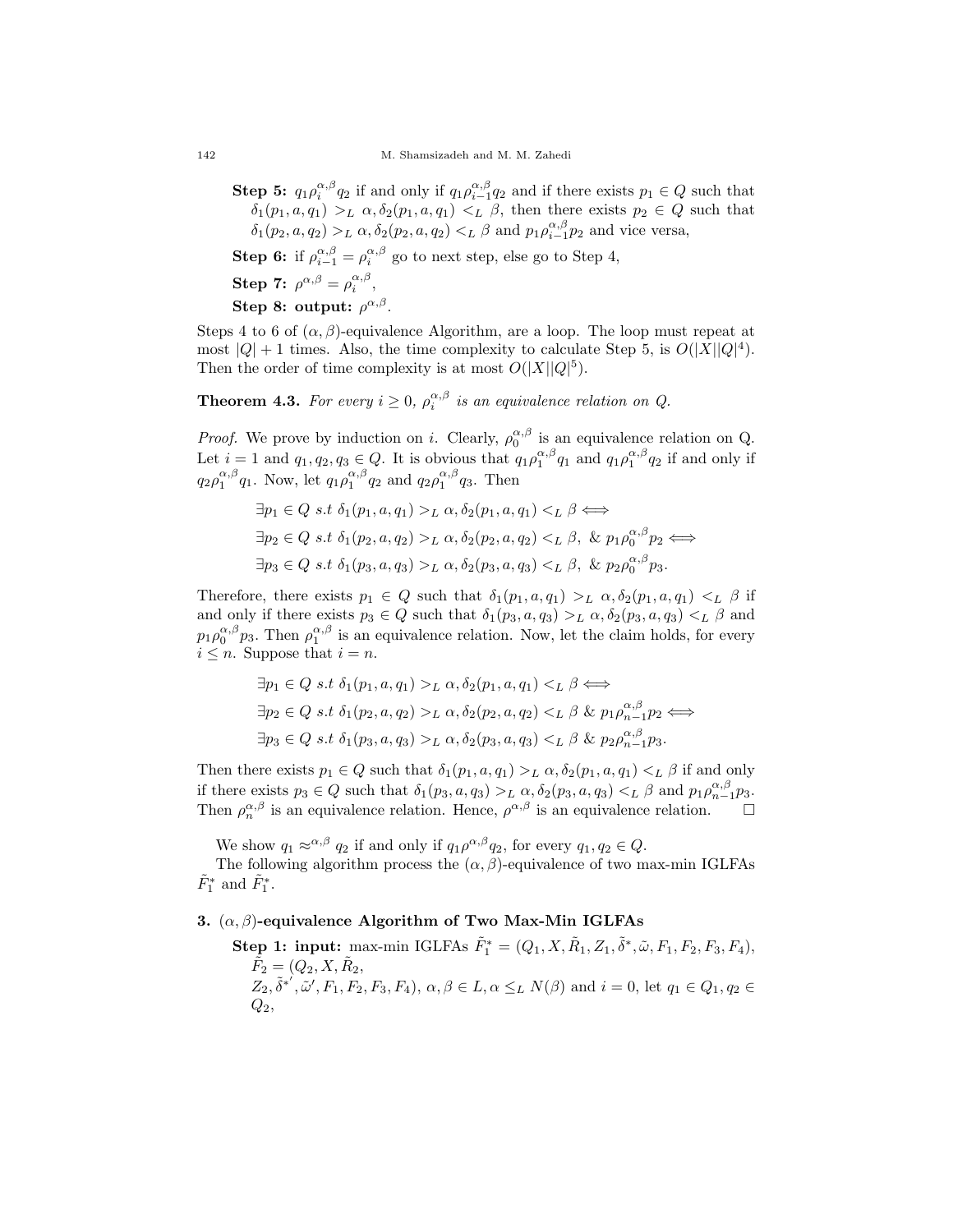Step 2:  $q_1 \tau_i^{\alpha,\beta} q_2$  if and only if  $\mu_{Q_1}^{t_0}(q_1) >_L \alpha$ ,  $\nu_{Q_1}^{t_0}(q_1) <_L \beta \Leftrightarrow \mu_{Q_2}^{t_0}(q_2) >_L$  $\alpha, \nu_{Q_2}^{t_0}(q_2) < L\beta,$ Step 3:  $i = i + 1$ , **Step 4:**  $q_1 \tau_i^{\alpha,\beta} q_2$  if and only if  $q_1 \tau_{i-1}^{\alpha,\beta} q_2$  and there exists  $p_1 \in Q_1$  such that  $\delta_1(p_1, a, q_1) >_L \alpha$  and  $\delta_2(p_1, a, q_1) <_L \beta$ , then there exists  $p_2 \in Q_2$  such that  $\delta'_1(p_2, a, q_2) >_L \alpha$  and  $\delta'_2(p_2, a, q_2) <_L \beta$  and  $p_1 \tau_{i-1}^{\alpha, \beta} p_2$  and vice versa, **Step 5:** if  $\tau_{i-1}^{\alpha,\beta} = \tau_i^{\alpha,\beta}$  go to next step, else go to Step 3, Step 6:  $\tau^{\alpha,\beta} = \tau_i^{\alpha,\beta},$ Step 7: output:  $\tau^{\alpha,\beta}$ .

**Notation 2.** Steps 3 to 5 of  $(\alpha, \beta)$ -equivalence Algorithm of Two Max-Min IGLFAs, are a loop and this loop must be repeated at most  $\max\{|Q_1|, |Q_2|\}+1$  times. The time complexity to calculate Step 4 is  $O(|X||Q_1||Q_2|(\max\{|Q_1|, |Q_2|\}))$ . Then the total time complexity is at most  $O(|X||Q_1||Q_2|(\max\{|Q_1|, |Q_2|\})^2)$ .

We show  $q_1 \equiv^{\alpha,\beta} q_2$  if and only if  $q_1 \tau^{\alpha,\beta} q_2$ , for every  $q_1 \in Q_1, q_2 \in Q_2$ . It is clear that  $\equiv^{\alpha,\beta}$  is equivalence relations.

**Lemma 4.4.** Let  $\tilde{F}_i^*$  be a max-min IGLFA and  $q_i, p_i \in Q_i$ , where  $i = 1, 2, 3$ .

- (1) Let  $q_1 \equiv^{\alpha,\beta} q_2$  and  $q_2 \equiv^{\alpha,\beta} q_3$ . Then  $q_1 \equiv^{\alpha,\beta} q_3$ .
- (2) Let  $p_1 \approx^{\alpha,\beta} q_1$  and  $q_1 \equiv^{\alpha,\beta} q_2$ . Then  $p_1 \equiv^{\alpha,\beta} q_2$ .
- (3) Let  $q_1 \equiv^{\alpha,\beta} q_2$  and  $p_1 \equiv^{\alpha,\beta} q_2$ . Then  $q_1 \approx^{\alpha,\beta} p_1$ .

*Proof.* 1. Let  $q_1 \tau^{\alpha,\beta} q_2$  and  $q_2 \tau^{\alpha,\beta} q_3$  and  $\tau^{\alpha,\beta} = \tau^{\alpha,\beta}_i$ . We prove the claim by induction on *i*. Let  $i = 0$ . Then  $\mu_{Q_1}^{t_0}(q_1) >_L \alpha$ ,  $\nu_{Q_1}^{t_0}(q_1) <_L \beta$  if and only if  $\mu_{Q_2}^{t_0}(q_2) >_L \alpha, \nu_{Q_2}^{t_0}(q_2) <_L \beta$  if and only if  $\mu_{Q_3}^{t_0}(q_3) >_L \alpha, \nu_{Q_3}^{t_0}(q_3) <_L \beta$ . Therefore,  $q_1\tau_0^{\alpha,\beta}q_3$ . Suppose that the claim holds, for any positive integer  $i-1$ . If there exists  $p_1 \in Q_1$  such that  $\delta_1^1(p_1, a, q_1) >_L \alpha$ ,  $\delta_2^1(p_1, a, q_1) <_L \beta$ , then there exists  $p_2 \in Q_2$ such that  $\delta_1^2(p_2, a, q_2) >_L \alpha$ ,  $\delta_2^2(p_2, a, q_2) <_L \beta$  and  $p_1 \tau_{i-1}^{\alpha, \beta} p_2$  and also, there exists  $p_3 \in Q_3$  such that  $\delta_1^3(p_3, a, q_3) >_L \alpha$ ,  $\delta_2^3(p_3, a, q_3) <_L \beta$  and  $p_2 \tau_{i-1}^{\alpha, \beta} p_3$ . In a similar manner if there exists  $p_3 \in Q_3$  such that  $\delta_1^3(p_3, a, q_3) >_L \alpha$ ,  $\delta_1^3(p_3, a, q_3) <_L \beta$ , then there exists  $p_1 \in Q_1$  such that  $\delta_1^1(p_1, a, q_1) >_L \alpha, \delta_1^1(p_1, a, q_1) <_L \beta$  and  $p_3 \tau_{i-1}^{\alpha, \beta} p_1$ . Hence,  $q_1 \tau_{i-1}^{\alpha,\beta} q_3$ .

2. Let  $p_1 \rho^{\alpha,\beta} q_1$  and  $q_1 \tau^{\alpha,\beta} q_2$ , where  $\rho^{\alpha,\beta} = \rho_i^{\alpha,\beta}, \tau^{\alpha,\beta} = \tau_j^{\alpha,\beta}$ . We prove the claim by induction on  $n = \max\{i, j\}$ . Let  $n = 0$ . Then  $\mu_{Q_1}^{t_0}(p_1) >_L \alpha$ ,  $\nu_{Q_1}^{t_0}(p_1) <_L \beta$  if and only if  $\mu_{Q_1}^{t_0}(q_1) >_L \alpha$ ,  $\nu_{Q_1}^{t_0}(q_1) <_L \beta$  if and only if  $\mu_{Q_2}^{t_0}(q_2) >_L \alpha$ ,  $\nu_{Q_2}^{t_0}(q_2) <_L \beta$ . Let the claim holds, for any positive integer  $n-1$ . Now, Suppose that there exists  $p'_1 \in Q_1$  such that  $\delta_1^1(p'_1, a, p_1) >_L \alpha$  and  $\delta_2^1(p'_1, a, p_1) <_L \beta$ . Then there exists  $q'_1 \in Q_1$  such that  $\delta_1^1(q'_1, a, q_1) >_L \alpha$ ,  $\delta_2^1(q'_1, a, q_1) <_L \beta$  and  $p'_1 \rho_{n-1}^{\alpha, \beta} q'_1$  and also, there exists  $p'_2 \in Q_2$  such that  $\delta_1^2(p'_2, a, q_2) >_L \alpha$ ,  $\delta_2^2(p'_2, a, q_2) <_L \beta$  and  $q'_1 \tau_{n-1}^{\alpha, \beta} p'_2$ . In the similar way if there exists  $p'_2 \in Q_2$  such that  $\delta_1^2(p'_2, a, q_2) >_L \alpha, \delta_2^2(p'_2, a, q_2) <_L \beta$ , then there exists  $p'_1 \in Q_1$  such that  $\delta_1^1(p'_1, a, p_1) >_L \alpha, \delta_2^1(p'_1, a, p_1) <_L \beta$ , where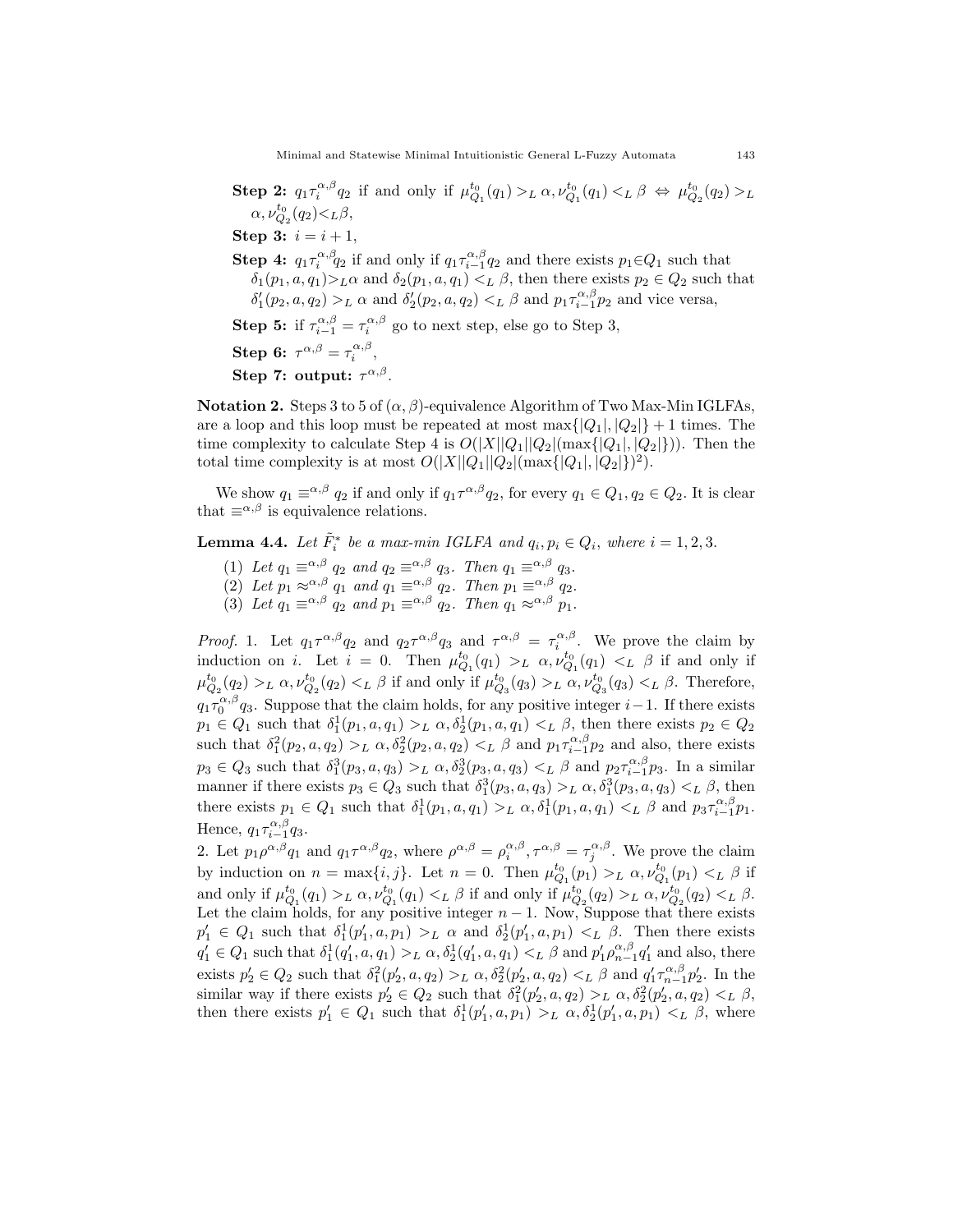$p'_1 \tau_{n-1}^{\alpha,\beta} p'_2$ . Hence,  $p_1 \equiv^{\alpha,\beta} q_2$ . 3. Can be proved in a similar manner.

**Definition 4.5.** Let 
$$
\tilde{F}_1^*
$$
 and  $\tilde{F}_2^*$  be two max-min IGLFAs. Then we say that  $\tilde{F}_1^*$  and  $\tilde{F}_2^*$  are statewise  $(\alpha, \beta)$ -equivalent, written  $\tilde{F}_1^* \equiv^{\alpha, \beta} \tilde{F}_2^*$ , if for any  $q_1 \in Q_1$  there exists  $q_2 \in Q_2$  such that  $q_1 \equiv^{\alpha, \beta} q_2$  and vice versa.

**Definition 4.6.** Let  $\tilde{F}^*$  be a strong deterministic max-min IGLFA. Then we say that  $\tilde{F}^*$  is statewise  $(\alpha, \beta)$ -minimal if  $\tilde{F}^*$  is not statewise  $(\alpha, \beta)$ -equivalent to any max-min IGLFA with a fewer number of states that preserve  $(\alpha, \beta)$ -language.

**Theorem 4.7.** For every strong deterministic max-min IGLFA  $\tilde{F}^*$  there exists a statewise  $(\alpha, \beta)$ -minimal max-min IGLFA  $\tilde{F}_m^*$ .

Proof. Let  $\tilde{F}^* = (Q, X, \tilde{R}, Z, \tilde{\delta}^*, \tilde{\omega}, F_1, F_2, F_3, F_4)$ . Consider  $Q_m = \{ [q] | q \in Q \}$ , where  $[q] = \{p \in Q | q \approx^{\alpha, \beta} p\}, \ \tilde{R}_m = \{[q] | q \in \tilde{R}, \mu_Q^{t_0}(q) >_L \alpha, \nu_Q^{t_0}(q) <_L \beta\}, Z_m =$  $\{\epsilon\}, \mu_{Q_m}^{t_0}([q]) = \vee \{\mu_Q^{t_0}(s) | s \approx \alpha, \beta \}$  and  $\nu_{Q_m}^{t_0}([q]) = \wedge \{\nu_Q^{t_0}(s) | s \approx \alpha, \beta \}$ . Now, define  $\delta_m: Q_m \times X \times Q_m \to L \times L$ , where

$$
\delta_{m1}([q], a, [p]) = \begin{cases} \gamma_1 & \text{if } \delta_1(s, a, t) >_L \alpha, \delta_2(s, a, t) <_L \beta, \text{where } s \approx^{\alpha, \beta} q, t \approx^{\alpha, \beta} p \\ 0 & \text{otherwise} \end{cases} \tag{13}
$$

$$
\delta_{m2}([q], a, [p]) = \begin{cases} \eta_1 & \text{if } \delta_1(s, a, t) >_L \alpha, \delta_2(s, a, t) <_L \beta, \text{where } s \approx^{\alpha, \beta} q, t \approx^{\alpha, \beta} p \\ 1 & \text{otherwise} \end{cases} \tag{14}
$$

 $\gamma_1, \eta_1 \in L$  and  $\gamma_1 \leq_L N(\eta_1)$ . Also, define  $\omega_m : Q_m \times Z_m \to L \times L$ , where

$$
\omega_{m1}([q], e) = \begin{cases}\n\gamma_2 & \text{if } \omega_1(s, b) >_L \alpha, \omega_2(s, b') <_L \beta, \text{where } s \approx^{\alpha, \beta} q, \ b, b' \in Z, \\
0 & \text{otherwise}\n\end{cases},\n\tag{15}
$$
\n
$$
\omega_{m2}([q], e) = \begin{cases}\n\eta_2 & \text{if } \omega_1(s, b) >_L \alpha, \omega_2(s, b') <_L \beta, \text{where } s \approx^{\alpha, \beta} q, \ b, b' \in Z, \\
1 & \text{otherwise}\n\end{cases},\n\tag{16}
$$

 $^{-}$  1 otherwise

 $\gamma_2, \eta_2 \in L$  and  $\gamma_2 \leq_L N(\eta_2)$ .

Now, we show that  $\delta_m$  is well defined. Let  $[q_1] = [q_2]$ ,  $[p_1] = [p_2]$  and  $\delta_{m1}([q_1], a$ ,  $[p_1]$ ) =  $\gamma_1, \delta_{m2}([q_1], a, [p_1]) = \eta_1$ . Then there exist  $r_1, s_1 \in Q$  such that  $\delta_1(r_1, a, s_1) >_L$  $\alpha$  and  $\delta_2(r_1, a, s_1) <_L \beta$ , where  $r_1 \approx^{\alpha, \beta} q_1 \approx^{\alpha, \beta} q_2, s_1 \approx^{\alpha, \beta} p_1 \approx^{\alpha, \beta} p_2$ . Therefore,  $\delta_{m1}([q_2], a, [p_2]) = \gamma_1, \delta_{m2}([q_2], a, [p_2]) = \eta_1$ . Clearly,  $\omega_m$  is well defined.

Now, we show that  $\tilde{F}^* \equiv^{\alpha,\beta} \tilde{F}_{m}^*$ . We prove for any  $q \in Q$ ,  $q\tau_i^{\alpha,\beta}[q]$ . If  $i = 0$ , then the claim holds. So, for  $i = 0$ , the theorem holds. Now, we continue the proof by induction on i. Let  $i = 1$ . If there exists  $p_1 \in Q$  such that  $\delta_1(p_1, a, q_1) >_L \alpha, \delta_2(p_1, a, q_1) <_L \beta$ , then  $\delta_{m_1}([p_1], a, [q_1]) >_L \alpha, \delta_{m_2}([p_1], a, [q_1]) <_L \beta$ and  $p_1 \tau_0^{\alpha,\beta}[p_1]$ . Also, if there exists  $[p_1] \in Q_m$  such that  $\delta_{m1}([p_1], a, [q_1]) >_L$  $\alpha, \delta_{m2}([p_1], a, [q_1]) <_L \beta$ , then there exist  $s, t \in Q$  such that  $s \approx \alpha, \beta, p_1, t \approx \alpha, \beta, q_1$  and  $\delta_1(s, a, t) >_L \alpha, \delta_2(s, a, t) <_L \beta$ . Since  $t \approx^\alpha q_1$  and  $\delta_1(s, a, t) >_L \alpha, \delta_2(s, a, t) <_L \beta$ , then there exists  $p_2 \in Q$  such that  $\delta_1(p_2, a, q_1) >_L \alpha, \delta_2(p_2, a, q_1) <_L \beta$  and  $p_2 \approx^{\alpha,\beta} s \approx^{\alpha,\beta} p_1$ . Then  $p_2 \approx^{\alpha,\beta} p_1 \tau_0^{\alpha,\beta}[p_1]$ . So,  $q_1 \tau_1^{\alpha,\beta}[q_1]$ . Suppose that the claim holds for any  $i \leq l$ , where l is a positive integer. Also, we show that it holds,

$$
\Box
$$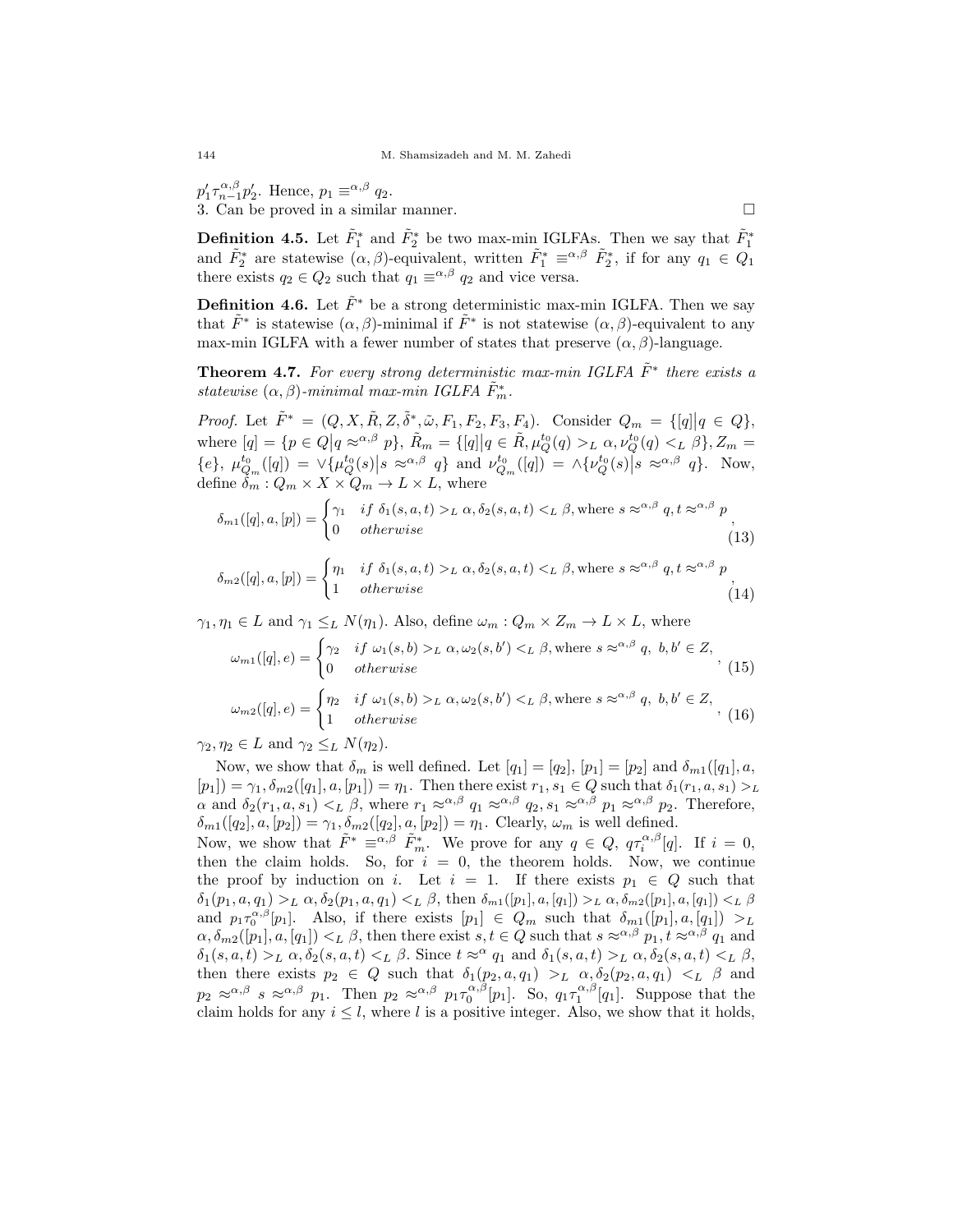for  $i = l$ . If there exists  $p_1 \in Q$  such that  $\delta_1(p_1, a, q_1) >_L \alpha, \delta_2(p_1, a, q_1) <_L \beta$ , then  $\delta_{m1}([p_1], a, [q_1]) >_L \alpha, \delta_{m2}([p_1], a, [q_1]) <_L \beta$  and  $p_1 \tau_{l-1}^{\alpha, \beta}[p_1]$ . If there exists  $[p_1] \in Q_m$  such that  $\delta_{m1}([p_1], a, [q_1]) >_L \alpha, \delta_{m2}([p_1], a, [q_1]) <_L \beta$ , then there is  $t \approx \alpha, \beta \, p_1$  such that  $\delta_1(t, a, q_1) >_L \alpha, \delta_2(t, a, q_1) <_L \beta$ , where  $t \approx \alpha, \beta \, p_1 \tau_{l-1}^{\alpha, \beta}[p_1]$ . So,  $q_1 \tau_l^{\alpha,\beta}[q_1]$ . Therefore,  $q \equiv^{\alpha,\beta} [q]$ . Hence,  $\tilde{F}^* \equiv^{\alpha,\beta} \tilde{F}^*_{m}$ .

Now, we show that for any max-min IGLFA  $\tilde{F}_1^* = (Q_1, X, \tilde{R}_1, Z_1, \tilde{\delta}_1^*, \tilde{\omega}_1, F_1, F_2, F_3,$  $F_4$ ) such that  $\tilde{F}_1^* \equiv^{\alpha,\beta} \tilde{F}^*$  we have  $|\tilde{F}_m^*| \leq |\tilde{F}_1^*|$ . Since  $\tilde{F}_m^* \equiv^{\alpha,\beta} \tilde{F}^*$ , then  $\tilde{F}_m^* \equiv^{\alpha,\beta}$  $\tilde{F}_1^*$ . Therefore, for any  $q, p \in Q_1$ , where  $q \neq p$  there exist  $q_1, p_1 \in Q$  such that  $[q_1],[p_1]\in Q_m$  and  $[q_1]\equiv^{\alpha,\beta}q,[p_1]\equiv^{\alpha,\beta}p$ . Now, let  $[q_1],[p_1]\in Q_m$ , where  $[q_1]\neq^{\beta}q$ [p<sub>1</sub>] and  $q_1, p_1 \in Q$ . Then there exist  $p, q \in Q_1$  such that  $[q_1] \equiv^{\alpha, \beta} q$ ,  $[p_1] \equiv^{\alpha, \beta} p$ , but  $p \neq q$ . Since if  $p = q$ , then  $[q_1] \approx^{\alpha,\beta} [p_1]$  and  $[q_1] \equiv^{\alpha,\beta} q_1$ ,  $[p_1] \equiv^{\alpha,\beta} p_1$ . So,  $q_1 \equiv^{\alpha,\beta} [q_1] \approx^{\alpha,\beta} [p_1] \equiv^{\alpha,\beta} p_1$ . These imply that  $q_1 \approx^{\alpha,\beta} p_1$ , then  $[q_1] = [p_1]$  which is a contradiction. Then  $|\tilde{F}_m^*| \leq |\tilde{F}_1^*|$ .

Now, we prove  $\mathcal{L}^{\alpha,\beta}(\tilde{F}^*) = \mathcal{L}^{\alpha,\bar{\beta}}(\tilde{F}^*_m)$ . Let  $u_1u_2...u_{k+1} = x \in \mathcal{L}^{\alpha,\beta}(\tilde{F}^*)$ . Then there exist  $q \in \tilde{R}$ ,  $p \in Q$  and  $b, b' \in Z$  such that

$$
\tilde{\delta}^*_1((q,\mu^{t_0}(q),\nu^{t_0}(q)),x,p) \wedge \tilde{\omega}_1((p,\mu^{t_0+|x|}(p),\nu^{t_0+|x|}(p)),b) >_L \alpha,
$$
  

$$
\tilde{\delta}^*_2((q,\mu^{t_0}(q),\nu^{t_0}(q)),x,p) \vee \tilde{\omega}_2((p,\mu^{t_0+|x|}(p),\nu^{t_0+|x|}(p)),b') <_L \beta.
$$

Therefore, there exist  $p_1, p_2, ..., p_k, p'_1, p'_2, ..., p'_k \in Q$  such that  $\mu^{t_0}(q) \wedge \delta_1(q, u_1, p_1) \wedge$  $\delta_1(p_1, u_2, p_2) \wedge ... \wedge \delta_1(p_k, u_{k+1}, p) >_L \alpha$  and  $\nu^{t_0}(q) \vee \delta_2(q, u_1, p_1) \vee \delta_2(p_1, u_2, p_2) \vee$ ...  $\vee \delta_2(p_k, u_{k+1}, p) \lt_L \beta$ . Since  $\tilde{F}^*$  is strong deterministic, then  $p_1 = p'_1, p_2 =$  $p'_2, ..., p_k = p'_k$ . Then  $\delta_{m1}([q], u_1, [p_1]) \wedge \delta_{m1}([p_1], u_2, [p_2]) \wedge ... \wedge \delta_{m1}([p_k], u_{k+1}, [p]) >_L$  $\alpha, \delta_{m2}([q], u_1, [p_1]) \vee \delta_{m2}([p_1], u_2, [p_2]) \vee \ldots \vee \delta_{m2}([p_k], u_{k+1}, [p]) \lt_L \beta$  and  $\omega_{m1}([p], e) >_L$  $\alpha, \omega_{m2}([p], e) <_L \beta$ . Also, we have  $\mu^{t_0}([q]) \geq \mu^{t_0}(q), \nu^{t_0}([q]) \leq \nu^{t_0}(q)$ . Hence,  $x \in$  $\mathcal{L}^{\alpha,\beta}(\tilde{F}_m^*)$ . Now, let  $x \in \mathcal{L}^{\alpha,\beta}(\tilde{F}_m^*)$ . Then there exist  $[q] \in \tilde{R}_m$ ,  $[p] \in Q_m$  and  $e \in Z$ such that

$$
\tilde{\delta}_{m1}^*(((q),\mu^{t_0}([q]),\nu^{t_0}([q])), x, [p]) \wedge \tilde{\omega}_{m1}(([p],\mu^{t_0+|x|}([p]),\nu^{t_0+|x|}([p])), e) >_L \alpha,
$$
  

$$
\tilde{\delta}_{m2}^*(([q],\mu^{t_0}([q]),\nu^{t_0}([q])), x, [p]) \vee \tilde{\omega}_{m2}(([p],\mu^{t_0+|x|}([p]),\nu^{t_0+|x|}([p])), e) <_L \beta.
$$

These imply that  $\omega_{m1}([p], e) >_L \alpha, \omega_{m2}([p], e) <_L \beta$ . Therefore, there exists  $t \in$ Q and  $b, b' \in Z$  such that  $t \approx_{0}^{\alpha,\beta} p$  and  $\omega_1(t, b) >_L \alpha, \omega_2(t, b') <_L \beta$ . Let  $x =$  $u_1...u_k$ . Then there exist  $[p_1], [p_2], ..., [p_{k-1}] \in Q_m$  such that  $\delta_{m_1}([q], u_1, [p_1]) \wedge$  $\delta_{m1}([p_1], u_2, [p_2]) \wedge ... \wedge \delta_{m1}([p_{k-1}], u_k, [p]) >_L \alpha$ . By (4.7) and (4.7), we have  $\delta_{m2}([q], u_1, [p_1]) \vee \delta_{m2}([p_1], u_2, [p_2]) \vee ... \vee \delta_{m2}([p_{k-1}], u_k, [p]) \leq_L \beta$ . Since  $\delta_{m1}([p_{k-1}],$  $u_k, [p] >_L \alpha, \delta_{m2}([p_{k-1}], u_k, [p]) <_L \beta$ , then there exist  $r', t' \in Q$ , where  $r' \approx^{\alpha, \beta}$  $p_{k-1}, t' \approx^{\alpha,\beta} p$  and  $\delta_1(r', u_k, t') >_L \alpha, \delta_2(r', u_k, t') <_L \beta$ . We have  $t' \approx^{\alpha,\beta} p \approx^{\alpha,\beta} t$ so, there exists  $r_{k-1} \in Q$  such that  $\delta_1(r_{k-1}, u_k, t) >_L \alpha, \delta_2(r_{k-1}, u_k, t) <_L \beta$ . Therefore,  $r_{k-1} \approx \alpha, \beta \ r' \approx \alpha, \beta \ p_{k-1} \equiv \alpha, \beta \ [p_{k-1}]$ . Also,  $\delta_{m}(\left[p_{k-2}\right], u_{k-1}, \left[p_{k-1}\right]) >_L$  $\alpha, \delta_{m2}([p_{k-2}], u_{k-1}, [p_{k-1}]) <_L \beta$  and  $r_{k-1} \equiv \alpha, \beta \ [p_{k-1}]$ . Then there exists  $r_{k-2} \in Q$ , where  $r_{k-2} \approx^{\alpha,\beta} p_{k-2}$  and  $\delta_1(r_{k-2}, u_{k-1}, r_{k-1}) >_L \alpha, \delta_2(r_{k-2}, u_{k-1}, r_{k-1}) <_L \beta$ . So, if we continue this process, then by some manipulation we get that  $r_{k-2}, ..., r_1, r \in$ Q such that  $r_{k-2} \equiv \alpha, \beta \ [p_{k-2}], ..., r_1 \equiv \alpha, \beta \ [p_1], r \equiv \alpha, \beta \ [q]$  and  $\delta_1(r_{k-3}, u_{k-2}, r_{k-2}) \wedge$  $\ldots \wedge \delta_1(r_1, u_2, r_2) \wedge \delta_1(r, u_1, r_1) >_L \alpha, \ \delta_2(r_{k-3}, u_{k-2}, r_{k-2}) \vee \ldots \vee \delta_2(r_1, u_2, r_2) \vee$  $\delta_2(r, u_1, r_1) \leq L \beta$ . Clearly,  $r \approx \alpha, \beta \ q$ . Therefore, this implies that  $\mu^{t_0}(r) > L$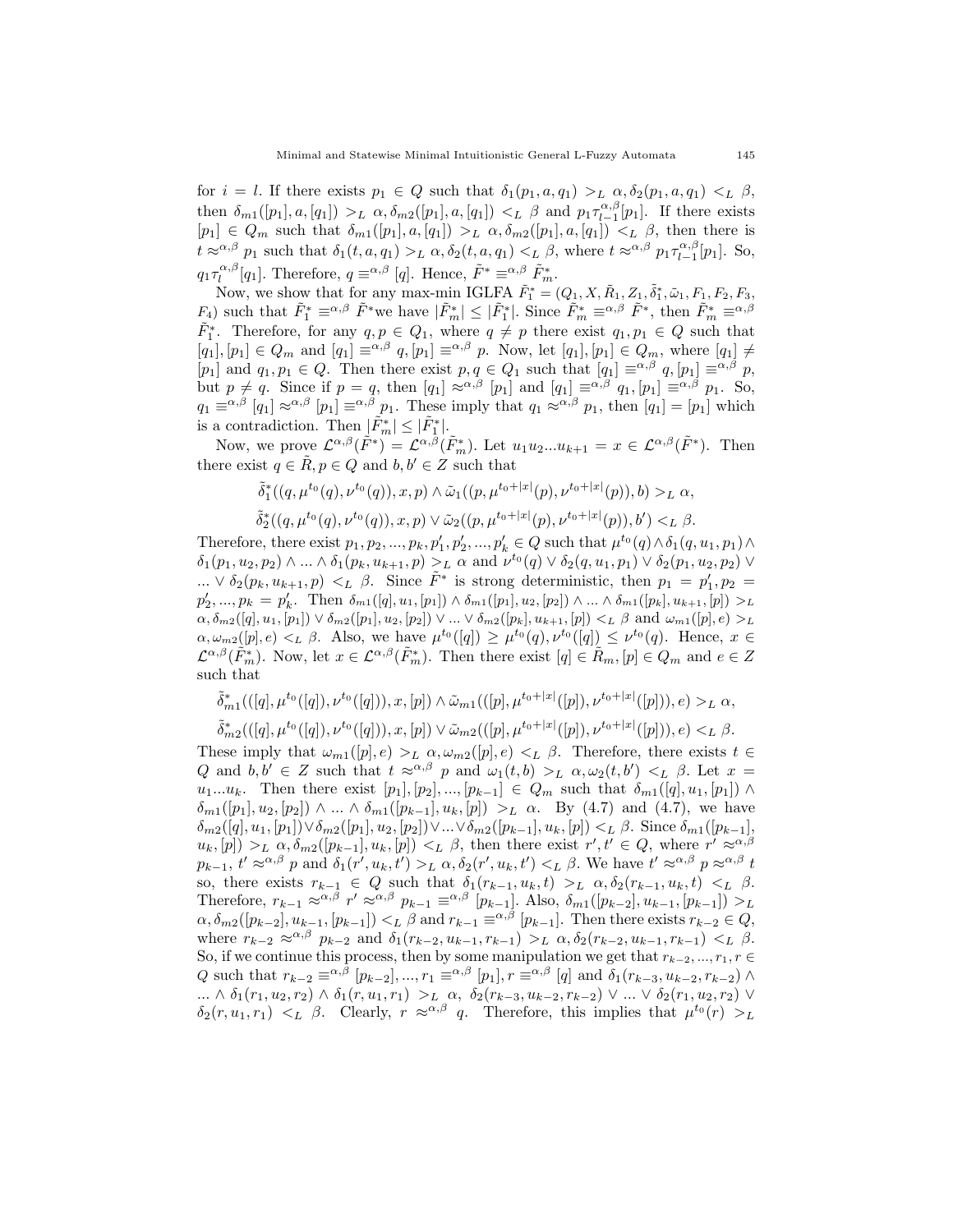$\alpha, \nu^{t_0}(r) <_L \beta$ . So,  $x \in \mathcal{L}^{\alpha,\beta}(\tilde{F}^*)$ . Hence,  $\mathcal{L}^{\alpha,\beta}(\tilde{F}^*) = \mathcal{L}^{\alpha,\beta}(\tilde{F}^*_m)$ . Then the claim  $holds.$ 

**Theorem 4.8.** Let  $\tilde{F}^*$  be an  $(\alpha, \beta)$ -complete,  $(\alpha, \beta)$ -accessible, deterministic maxmin IGLFA recognizing  $(\alpha, \beta)$ -language  $\mathcal L$  and  $\tilde{F}_{\mathcal L}^*$  be the max-min IGLFA defined in Definition 3.1. Suppose that  $\tilde{F}_m^*$  be statewise  $(\alpha, \beta)$ -minimal to  $\tilde{F}^*$ . Then  $\tilde{F}_m^*$ and  $\tilde{F}_{\mathcal{L}}^*$  are homomorphism with threshold  $(\alpha, \beta)$ .

*Proof.* Let  $\tilde{F}_{\mathcal{L}}^* = (Q_{\mathcal{L}}, X, \{\mathcal{L}_{\Lambda}\}, \{b\}, \tilde{\delta}_{\mathcal{L}}^*, \tilde{\omega}_{\mathcal{L}}, F_1, F_2, F_3, F_4)$  and  $\tilde{F}_m = (Q_m, X, \tilde{R}_m, F_1, F_2, F_3, F_4)$  $Z_m, \tilde{\delta}, \tilde{\omega}_m, F_1, F_2, F_3, F_4$ ). Define  $\xi : Q_m \to Q_{\mathcal{L}}$  by  $\xi([q]) = \mathcal{L}_u$ , where

$$
\tilde{\delta}^*_1((q_0,\mu^{t_0}(q_0),\nu^{t_0}(q_0)),u,q) >_L \alpha \text{ and } \tilde{\delta}^*_2((q_0,\mu^{t_0}(q_0),\nu^{t_0}(q_0)),u,q) <_L \beta.
$$

Since  $\tilde{F}^*$  is  $(\alpha, \beta)$ -accessible, then  $\mu_Q^{t_0}(q_0) >_L \alpha$  and  $\nu_Q^{t_0}(q_0) <_L \beta$  also, we have  $\mu_{Q_{\mathcal{L}}}^{t_0}(\mathcal{L}_{\Lambda}) >_{L} \alpha$  and  $\nu_{Q_{\mathcal{L}}}^{t_0}(\mathcal{L}_{\Lambda}) <_{L} \beta$ .

Let  $[q_1], [q_2] \in Q_m$  and  $[q_1] = [q_2]$ . Then  $q_1 \approx^{\alpha, \beta} q_2$ . Therefore, there exist  $u = u_1 u_2 ... u_{k+1} \in X^*$  such that

$$
\tilde{\delta}^*_1((q_0,\mu^{t_0}(q_0),\nu^{t_0}(q_0)),u,q_1) >_L \alpha \text{ and } \tilde{\delta}^*_2((q_0,\mu^{t_0}(q_0),\nu^{t_0}(q_0)),u,q_1) <_L \beta.
$$

So, there exist  $p_1, p_2, ..., p_k \in Q$  such that  $\mu^{t_0}(q_0) \wedge \delta_1(q_0, u_1, p_1) \wedge \delta_1(p_1, u_2, p_2) \wedge ... \wedge$  $\delta_1(p_k, u_{k+1}, q_1) >_L \alpha$  and  $\nu^{t_0}(q_0) \vee \delta_2(q_0, u_1, p_1) \vee \delta_2(p_1, u_2, p_2) \vee ... \vee \delta_2(p_k, u_{k+1}, q_1)$  $\langle L \rangle$  β. Since  $q_1 \approx^{\alpha,\beta} q_2$  and  $\delta_1(p_k, u_{k+1}, q_1) >_L \alpha, \delta_2(p_k, u_{k+1}, q_1) <_L \beta$ , then there exists  $p'_k \in Q$  such that  $\delta_1(p'_k, u_{k+1}, q_2) >_L \alpha, \delta_2(p'_k, u_{k+1}, q_2) <_L \beta$  and  $p'_k \approx^{\alpha,\beta} p_k$ . Also,  $\delta_1(p_{k-1}, u_k, p_k) >_L \alpha$ ,  $\delta_2(p_{k-1}, u_k, p_k) <_L \beta$ . Then there exists  $p'_{k-1} \in Q$  such that  $\delta_1(p'_{k-1}, u_k, p'_k) >_L \alpha, \delta_2(p'_{k-1}, u_k, p'_k) <_L \beta$  and  $p'_{k-1} \approx^{\alpha, \beta}$  $p_{k-1}$ . By continuing this process we obtain  $p'_{k-2}, ..., p'_{1}, q'_{0} \in Q$  such that  $p'_{k-2} \approx \alpha, \beta$  $p_{k-2}, ..., p_1' \approx^{\alpha,\beta} p_1, q_0' \approx^{\alpha,\beta} q_0$  and

$$
\tilde{\delta}^*_1((q'_0,\mu^{t_0}(q'_0),\nu^{t_0}(q'_0)),u,q_2) >_L \alpha \text{ and } \tilde{\delta}^*_2((q'_0,\mu^{t_0}(q'_0),\nu^{t_0}(q'_0)),u,q_2) <_L \beta.
$$

Therefore,  $\xi([q_1]) = \xi([q_2])$ . So,  $\xi$  is well defined.

Now, let  $\delta_{m1}([q], a, [p]) >_L \alpha$  and  $\delta_{m2}([q], a, [p]) <_L \beta$ . Then there exist  $q_1, p_1 \in$ Q such that  $q_1 \approx^{\alpha,\beta} q$ ,  $p_1 \approx^{\alpha,\beta} p$  and  $\delta_1(q_1, a, p_1) >_L \alpha$ ,  $\delta_2(q_1, a, p_1) <_L \beta$ . By  $(\alpha, \beta)$ -accessibility property there exists  $q_0 \in \tilde{R}$  such that

 $\tilde{\delta}^*_1((q_0,\mu^{t_0}(q_0),\nu^{t_0}(q_0)),u,q_1) >_L \alpha$  and  $\tilde{\delta}^*_2((q_0,\mu^{t_0}(q_0),\nu^{t_0}(q_0)),u,q_1) <_L \beta$ .

Therefore,

 $\tilde{\delta}_1^*((q_0,\mu^{t_0}(q_0),\nu^{t_0}(q_0)),ua,p_2) >_L \alpha$  and  $\tilde{\delta}_2^*((q_0,\mu^{t_0}(q_0),\nu^{t_0}(q_0)),ua,p_2) <_L \beta$ .

Since  $q_1 \approx^{\alpha,\beta} q$  and  $p_1 \approx^{\alpha,\beta} p$ , then  $\xi([q]) = \mathcal{L}_u$  and  $\xi([p]) = \mathcal{L}_{ua}$ . Therefore,  $\delta_{\mathcal{L}1}(\xi([q]), a, \xi([p])) >_L \alpha$  and  $\delta_{\mathcal{L}2}(\xi([q]), a, \xi([p])) <_L \beta$ .

Suppose that  $\delta_{\mathcal{L}1}(\xi([q]), a, \xi([p])) >_L \alpha$  and  $\delta_{\mathcal{L}2}(\xi([q]), a, \xi([p])) <_L \beta$ , where  $\xi([q]) = \mathcal{L}_u$  and  $\xi([p]) = \mathcal{L}_v$ . Then  $\mathcal{L}_{ua} = \mathcal{L}_v$ . So, there exists  $q_0 \in \hat{R}$  such that

$$
\tilde{\delta}_1^*((q_0,\mu^{t_0}(q_0),\nu^{t_0}(q_0)),u,q) >_L \alpha, \ \& \ \tilde{\delta}_2^*((q_0,\mu^{t_0}(q_0),\nu^{t_0}(q_0)),u,q) <_L \beta, \qquad (17)
$$

and

$$
\tilde{\delta}^*_1((q_0,\mu^{t_0}(q_0),\nu^{t_0}(q_0)),ua,p) >_L \alpha, \& \tilde{\delta}^*_2((q_0,\mu^{t_0}(q_0),\nu^{t_0}(q_0)),ua,p) <_L \beta. \tag{18}
$$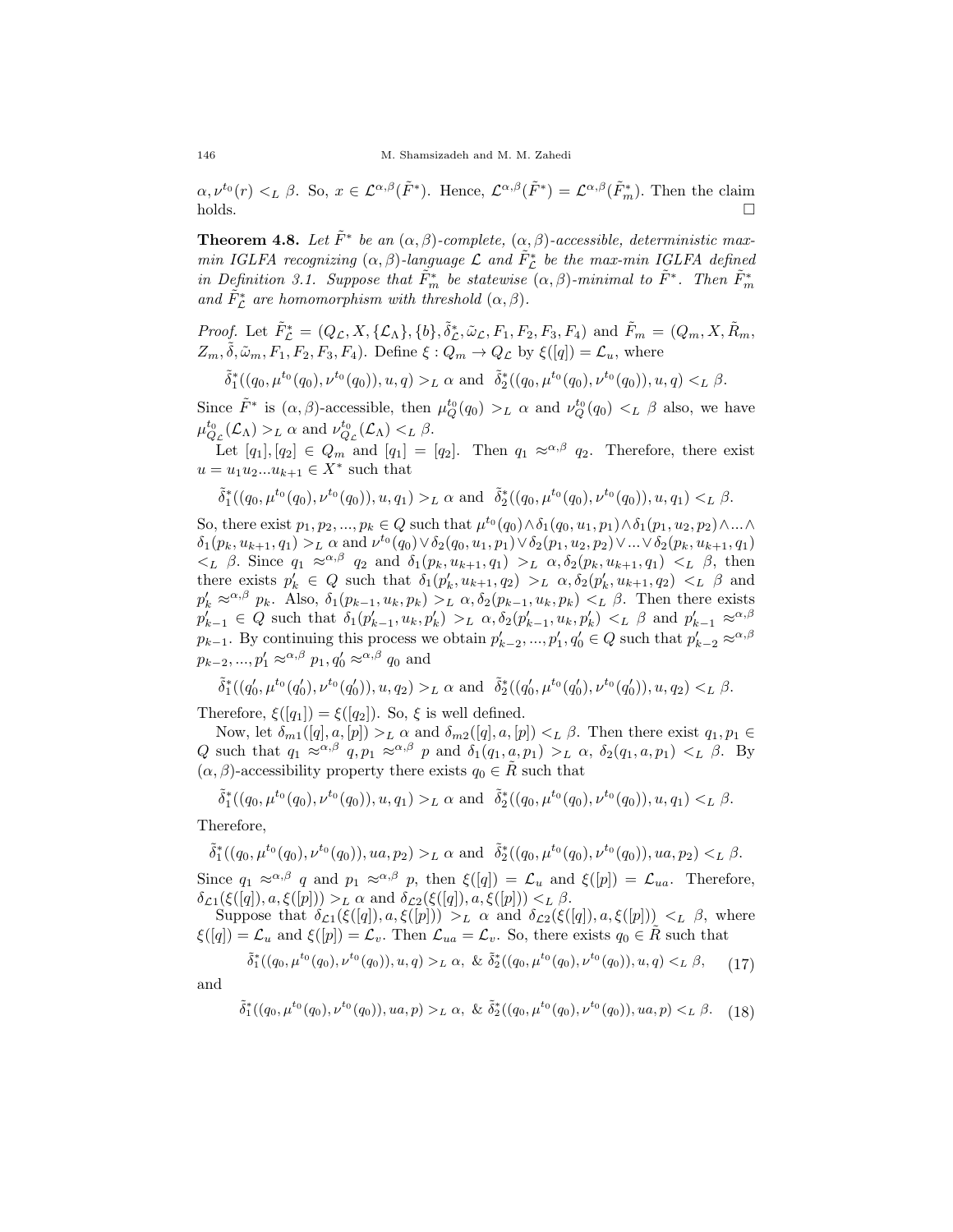Then there exists  $p' \in Q$  such that

 $\tilde{\delta}_1^*((q_0, \mu^{t_0}(q_0), \nu^{t_0}(q_0)), u, p') >_L \alpha \& \tilde{\delta}_2^*((q_0, \mu^{t_0}(q_0), \nu^{t_0}(q_0)), u, p') <_L \beta.$  (19)

by considering (4.8) and (4.8) and the deterministic property of  $\tilde{F}^*$ , we have  $\delta_1(q, a, \bar{c})$  $p\geq L\alpha$  and  $\delta_2(q, a, p)\leq L\beta$ . Therefore,  $\delta_{m1}([q], a, [p])\geq L\alpha$  and  $\delta_{m2}([q], a, [p])\leq L\beta$ .

Now, let  $[q] \in Q$  and  $\omega_{m1}([q], b_1) >_L \alpha$ ,  $\omega_{m2}([q], b_2) <_L \beta$ , where  $b_1, b_2 \in Z_m$ . Then there exists  $p \in Q$  such that  $p \approx^{\alpha,\beta} q$  and  $\omega_1(p,b) >_L \alpha$ ,  $\omega_2(p,b') <_L \beta$ , for some  $b, b' \in Z$ . Since  $\tilde{F}^*$  is  $(\alpha, \beta)$ -accessible, then there exist  $q_0 \in Q, u \in X^*$  such that

$$
\tilde{\delta}^*_1((q_0,\mu^{t_0}(q_0),\nu^{t_0}(q_0)),u,p) >_L \alpha, \& \tilde{\delta}^*_2((q_0,\mu^{t_0}(q_0),\nu^{t_0}(q_0)),u,p) <_L \beta.
$$

These imply that  $u \in \mathcal{L}$ . Therefore,  $\omega_{\mathcal{L}1}(\mathcal{L}_u, b_1) >_L \alpha$  and  $\omega_{\mathcal{L}2}(\mathcal{L}_u, b_2) <_L \beta$ , where  $b_1, b_2 \in Z_m$ , i.e.,  $\omega_{\mathcal{L}1}(\xi(q), b_1) >_L \alpha$  and  $\omega_{\mathcal{L}2}(\xi(q), b_2) <_L \beta$ .

Let  $\mathcal{L}_u \in Q_{\mathcal{L}}$ . By the  $(\alpha, \beta)$ -complete property of  $\tilde{F}^*$ , there exists  $q \in Q$  such that

$$
\tilde{\delta}^*_1((q_0,\mu^{t_0}(q_0),\nu^{t_0}(q_0)),u,q)>_L\alpha, \text{ and }\ \tilde{\delta}^*_2((q_0,\mu^{t_0}(q_0),\nu^{t_0}(q_0)),u,q)<_L\beta.
$$

Then  $\xi(q) = \mathcal{L}_u$ . Therefore,  $\xi$  is surjective. Hence,  $\tilde{F}_{\mathcal{L}}^*$  and  $\tilde{F}_m^*$  are homomorphism with threshold  $(\alpha, \beta)$ .

Now, we give some examples for comparison two minimal IGLFA and statewise  $(\alpha, \beta)$ -minimal IGLFA.

**Example 4.9.** Consider the bounded lattice  $L = (L, \leq_L, T, S, 0, 1)$  in Example 3.3,  $\alpha = a, \beta = b$  and max-min IGLFA as in Figure 4.



Figure 4. The Max-Min IGLFA of Example 4.9

By  $(\alpha, \beta)$ -equivalence classes Algorithm, we have

(1)  $\rho_0^{\alpha,\beta} = \{\{q_0, q_3\}, \{q_1, q_2, q_4, q_5\}\},\$ (2)  $\rho_1^{\alpha,\beta} = \{\{q_0, q_3\}, \{q_1, q_4\}, \{q_2, q_5\}\},\$ (3)  $\rho_2^{\alpha,\beta} = \{\{q_0,q_3\},\{q_1,q_4\},\{q_2\},\{q_5\}\},\$ (4)  $\rho_3^{\alpha,\beta} = \{\{q_0, q_3\}, \{q_1, q_4\}, \{q_2\}, \{q_5\}\}.$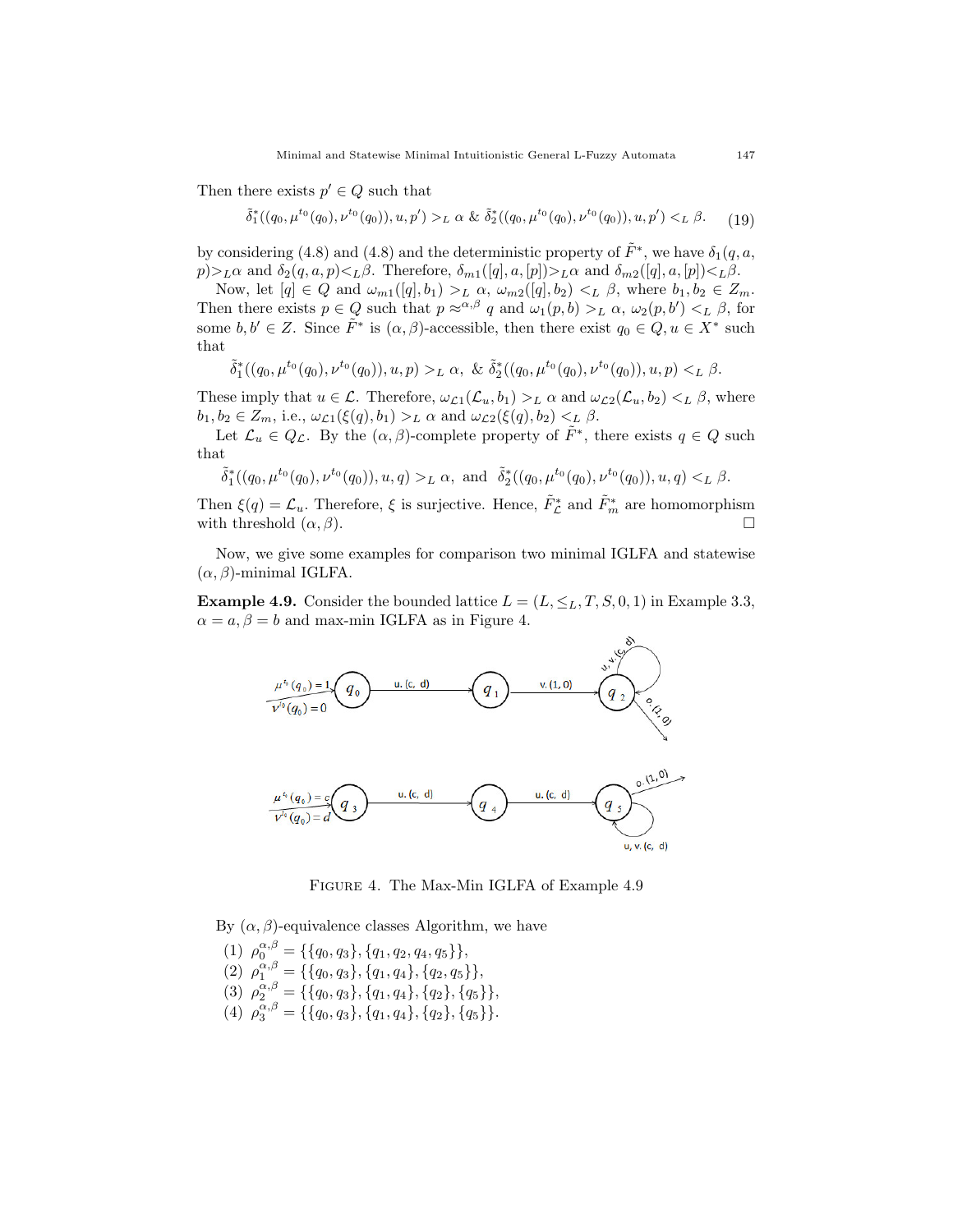

FIGURE 5. The Statewise  $(\alpha, \beta)$ -minimal  $\tilde{F}_m^*$  of Example 4.9

Then by the proof of Theorem 4.7,  $Q_m = \{[q_0], [q_1], [q_2], [q_5]\}$ . Therefore, we have statewise  $(a, b)$ -minimal  $\tilde{F}_m^*$  as in Figure 5. Also, we have  $\mathcal{L}^{a,b}(\tilde{F}^*) = uv\{u, v\}^* \cup$  $u^2\{u, v\}^*$ . Then by Definition 3.1, we obtain  $\mathcal{L}_\Lambda = \mathcal{L}, \mathcal{L}_u = v\{u, v\}^* \cup u\{u, v\}^*, \mathcal{L}_v =$  $\emptyset = \mathcal{L}_{vu} = \mathcal{L}_{v^2}, \mathcal{L}_{uv} = \{u, v\}^* = \mathcal{L}_{u^2} = \mathcal{L}_{uvu} = \mathcal{L}_{uv^2}.$  So,  $Q_{\mathcal{L}} = \{\mathcal{L}_{\Lambda}, \mathcal{L}_u, \mathcal{L}_v, \mathcal{L}_{uv}\}.$ Hence,  $\tilde{F}_{\mathcal{L}}^*$  is as in Figure 10. In this example, the number of states  $\tilde{F}_{m}^*$  is equal to



FIGURE 6. The Minimal  $\tilde{F}_{\mathcal{L}}^*$  of Example 4.9

the number of states  $\tilde{F}_{\mathcal{L}}^*$ .

**Example 4.10.** Let the bounded lattice  $L = (L, \leq_L, T, S, 0, 1)$  in Example 3.3,  $\alpha = \alpha, \beta = b$  and max-min IGLFA as in Figure 7. By considering  $(\alpha, \beta)$ -equivalence Algorithm, we have

(1)  $\rho_0^{\alpha,\beta} = \{\{q_0, q_3\}, \{q_1, q_2, q_4\}\},\$ (2)  $\rho_1^{\alpha,\beta} = \{\{q_0, q_3\}, \{q_1, q_4\}, \{q_2\}\}\},$ (3)  $\rho_2^{\alpha,\beta} = \{\{q_0, q_3\}, \{q_1, q_4\}, \{q_2\}\}\}.$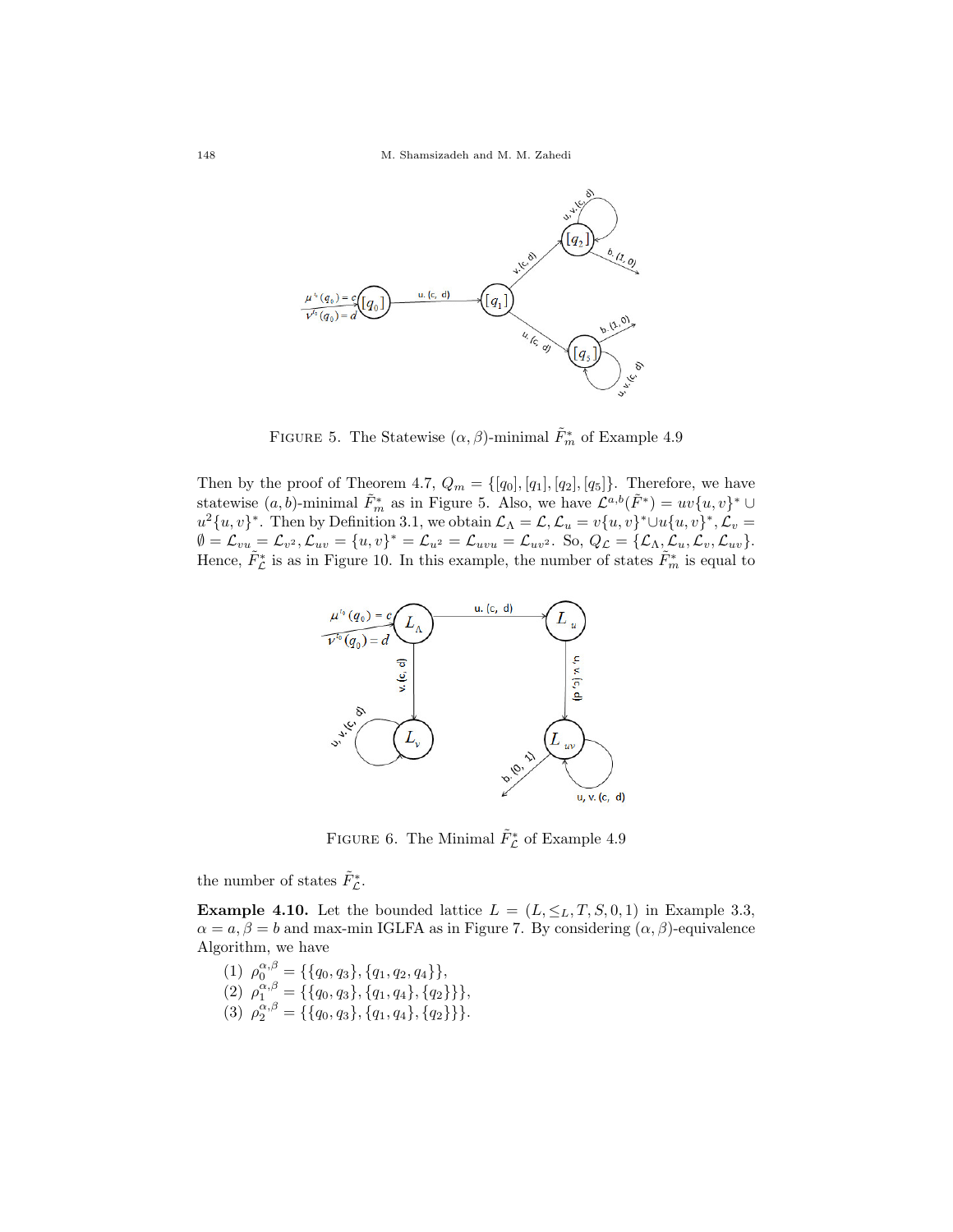

Figure 7. The Max-Min IGLFA of Example 4.10

Then by the proof of Theorem 4.7,  $Q_m = \{[q_0], [q_1], [q_2]\}.$  Therefore, we have statewise  $(a, b)$ -minimal  $\tilde{F}_m^*$  as in Figure 8.



FIGURE 8. The Statewise  $(a, b)$ -minimal  $\tilde{F}_m^*$  of Example 4.10

Also, we have  $\mathcal{L}^{a,b}(\tilde{F}^*) = uv\{u,v\}^* \cup u$ . Then by Definition 3.1, we obtain  $\tilde{F}_{\mathcal{L}}^*$ as in Figure 9.



FIGURE 9. The Minimal  $\tilde{F}_{\mathcal{L}}^*$  of Example 4.10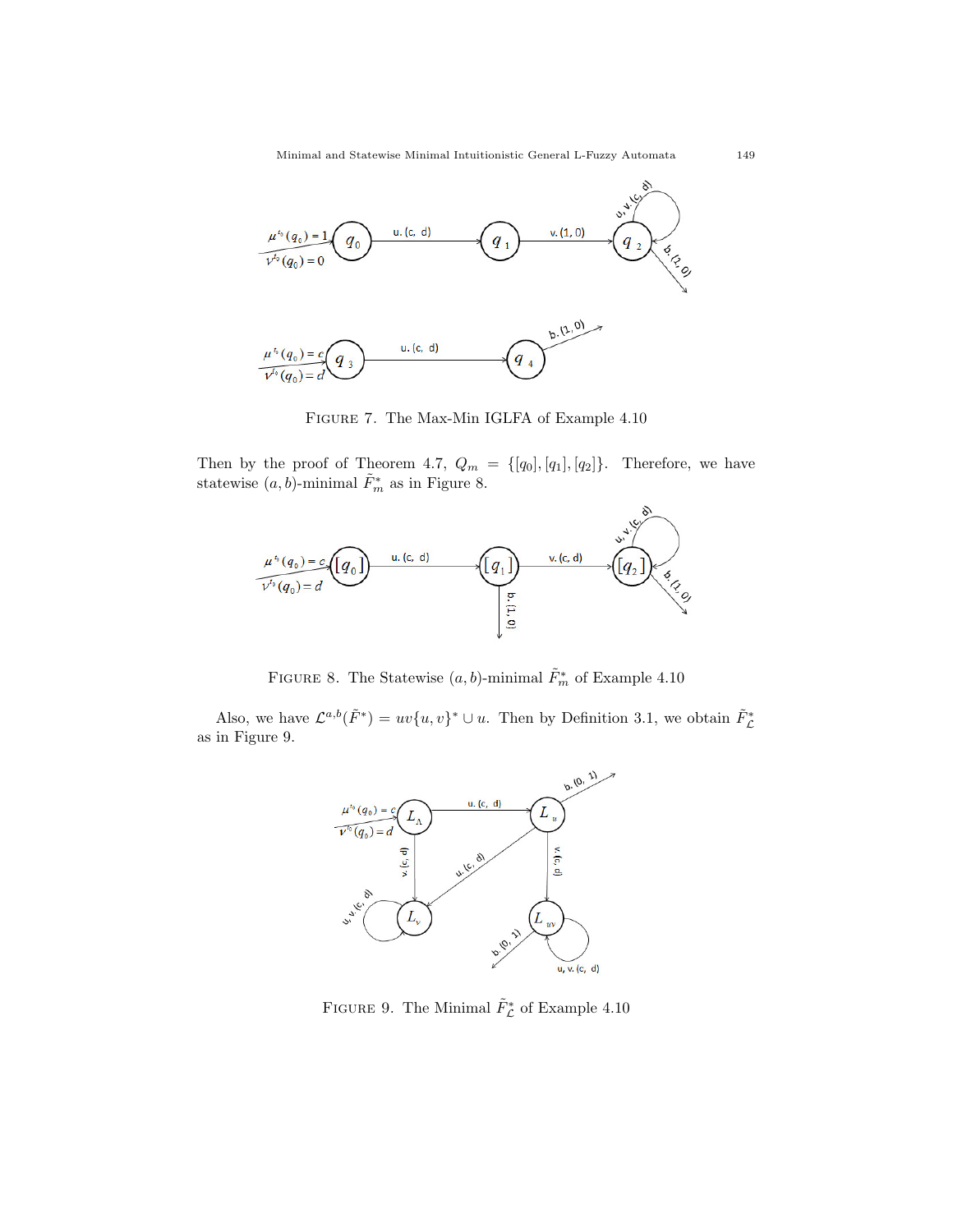In this example, the number of states  $\tilde{F}^*_m$  is less than the number of states  $\tilde{F}^*_c$ . **Example 4.11.** Consider the bounded lattice  $L = (L, \leq_L, T, S, 0, 1)$  in Example 3.3,  $\alpha = a, \beta = b$  and max-min IGLFA as in Figure 10.



Figure 10. The Max-Min IGLFA of Example 4.11

By considering  $(\alpha, \beta)$ -equivalence Algorithm, we have

(1)  $\rho_0^{\alpha,\beta} = \{\{q_0, q_4\}, \{q_1, q_2, q_3, q_5\}\},\$ (2)  $\rho_1^{\alpha,\beta} = \{\{q_0\}, \{q_4\}, \{q_1, q_5\}, \{q_2\}, \{q_3\}\},\$ (3)  $\rho_2^{\alpha,\beta} = \{\{q_0\}, \{q_4\}, \{q_1\}, \{q_5\}, \{q_2\}, \{q_3\}\},\$ (4)  $\rho_3^{\alpha,\beta} = \{\{q_0\}, \{q_4\}, \{q_1\}, \{q_5\}, \{q_2\}, \{q_3\}\}.$ 

Then by the proof of Theorem 4.7,  $Q_m = \{[q_0], [q_1], [q_2], [q_3], [q_4], [q_5]\}$ . Therefore, we have statewise  $(a, b)$ -minimal  $\tilde{F}^*_{m}$  as in Figure 11.



FIGURE 11. The Statewise  $(a, b)$ -minimal  $\tilde{F}_m^*$  of Example 4.11

Also, we have  $\mathcal{L}^{a,b}(\tilde{F}^*) = uv\{u,v\}^* \cup u$ . Then by Definition 3.1, we obtain  $\tilde{F}_{\mathcal{L}}^*$ as in Figure 9. In this example, the number of states  $\tilde{F}^*_{m}$  is more than the number of states  $\tilde{F}_{\mathcal{L}}^*$ .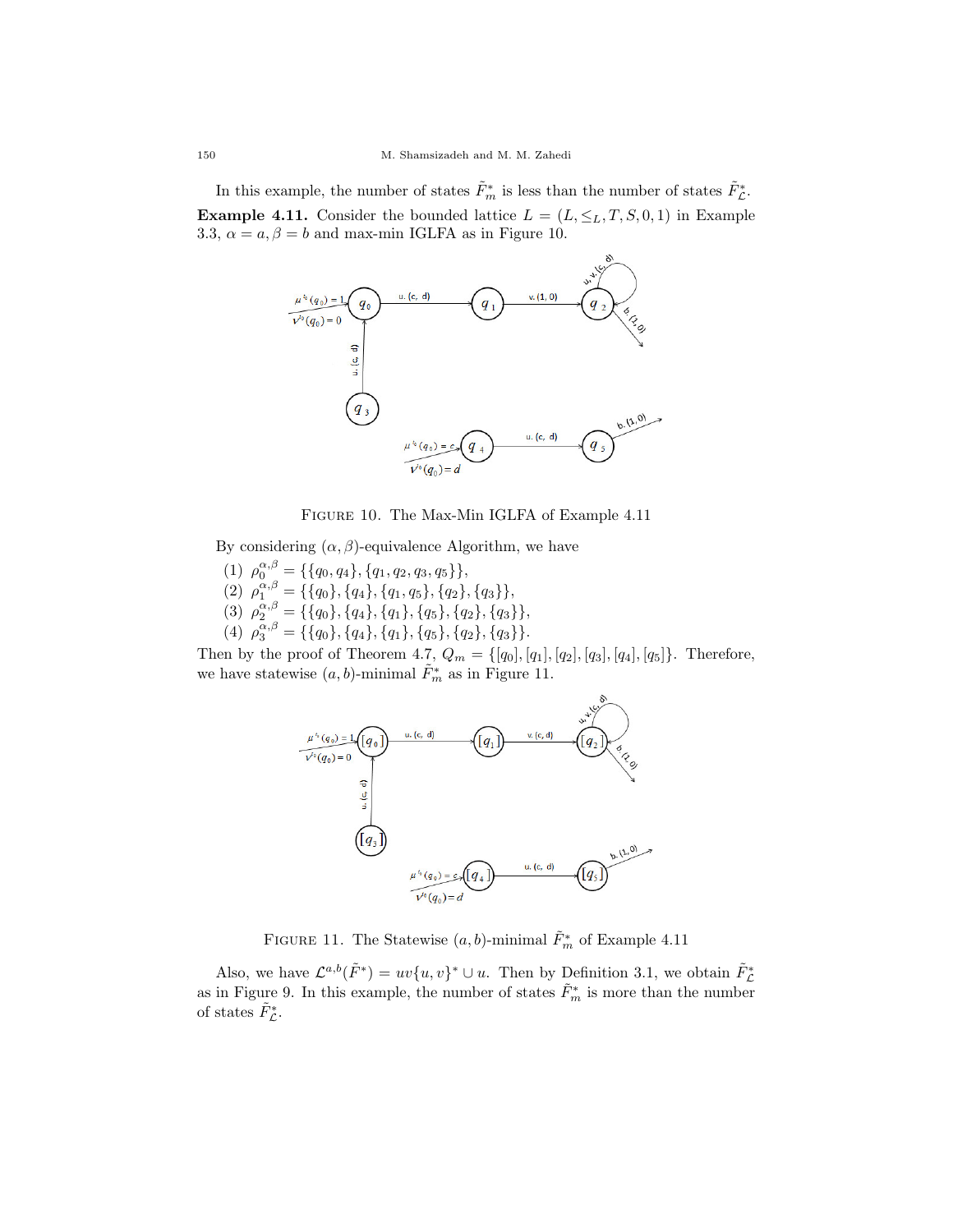#### 5. Conclusion

In this note, by considering the notion of intuitionistic general L-fuzzy automaton and  $(\alpha, \beta)$ -language, we have proved that for any  $(\alpha, \beta)$ -language  $\mathcal{L}$ , there exists a minimal max-min IGLFA recognizing  $\mathcal{L}$ . Also, we have shown that the minimal max-min IGLFA is isomorphic with threshold  $(\alpha, \beta)$  to any  $(\alpha, \beta)$ -reduced  $(\alpha, \beta)$ -complete,  $(\alpha, \beta)$ -accessible, deterministic max-min IGLFA. After that, for any strong deterministic max-min IGLFA, we have obtained the statewise  $(\alpha, \beta)$ minimal max-min IGLFA. Also, we have proved that if  $\tilde{F}^*$  is an  $(\alpha, \beta)$ -complete,  $(\alpha, \beta)$ -accessible, deterministic max-min IGLFA and it is recognizing  $(\alpha, \beta)$ -language L, then the minimal  $\tilde{F}_{\mathcal{L}}^*$  is homomorphism with threshold  $(\alpha, \beta)$  to statewise  $(\alpha, \beta)$ minimal  $\tilde{F}^*_m$ , where  $\tilde{F}^*_m$  is statewise  $(\alpha, \beta)$ -equivalent to  $\tilde{F}^*$ .

In future research, we plan to find some algorithms which can calculate minimal automaton and statewise minimal automaton with less complexity than presented algorithms?

#### **REFERENCES**

- [1] K. Atanassov, Intuitionistic fuzzy sets, Fuzzy Sets and Systems, 20 (1986), 87-96.
- [2] K. Atanassov and S. Stoeva, Intuitionistic L-fuzzy sets. In: R. Trappl (ed.) Cybernetics and Systems Research 2. Elsevier, North-Holland, (1984), 539-540
- [3] N. C. Basak and A. Gupta, On quotient machines of a fuzzy automata and the minimal machine, Fuzzy Sets and Systems, 125 (2002), 223-229.
- [4] W. Cheng and Z. W. Mo, Minimization algorithm of fuzzy finite automata, Fuzzy Sets and Systems, 141 (2004), 439-448.
- [5] M. Doostfatemeh and S. C. Kremer, New directions in fuzzy automata, International Journal of Approximate Reasoning, 38 (2005), 175-214.
- [6] C. L. Giles, C. W. Omlin and K. K. Thornber, Equivalence in knowledge representation: automata, recurrent neural networks, and dynamical fuzzy systems, Proceedings of IEEE, 87 (1999), 1623-1640.
- [7] J. A. Goguen, L-Fuzzy sets, Journal of Mathematical Analysis and Applications, 18 (1967), 145-173.
- [8] M. M. Gupta, G. N. Saridis and B. R. Gaines, Fuzzy Automata and Decision Processes, North Holland, New York, (1977), 111-175.
- [9] Y. B. Jun, Intuitionistic fuzzy finite state machines, Journal of Applied Mathematics and Computing, 17 (2005), 109-120.
- [10] Y. B. Jun, Quotient structures of intuitionistic fuzzy finite state machines, Information Sciences, 177 (2007), 4977-4986.
- [11] D. S. Malik and JN. Mordeson, Fuzzy Automata and Languages: Theory and Applications, Chapman Hall, CRC Boca Raton, London, New York, Washington DC, 2002.
- [12] A. Mateescu, A. Salomaa, K. Salomaa and S. Yu, Lexical Analysis with a Simple Finite Fuzzy Automaton Model, Journal of Universal Computer Science, 1 (1995), 292-311.
- [13] C. W. Omlin, K. K. Thornber and C. L. Giles, Fuzzy finite-state automata can be deterministically encoded in recurrent neural networks, IEEE Transactions on Fuzzy Systems, 5 (1998), 76-89.
- [14] W. Pedrycz and A. Gacek, Learning of fuzzy automata, International Journal of Computational Intelligence and Applications, 1 (2001), 19-33.
- [15] K. Peeva and Behavior, reduction and minimization of finite L-automata, Fuzzy Sets and Systems, 28 (1988), 171-181.
- [16] K. Peeva, Equivalence, reduction and minimization of finite automata over semirings, Theoretical Computer Science, 88 (1991), 269-285.